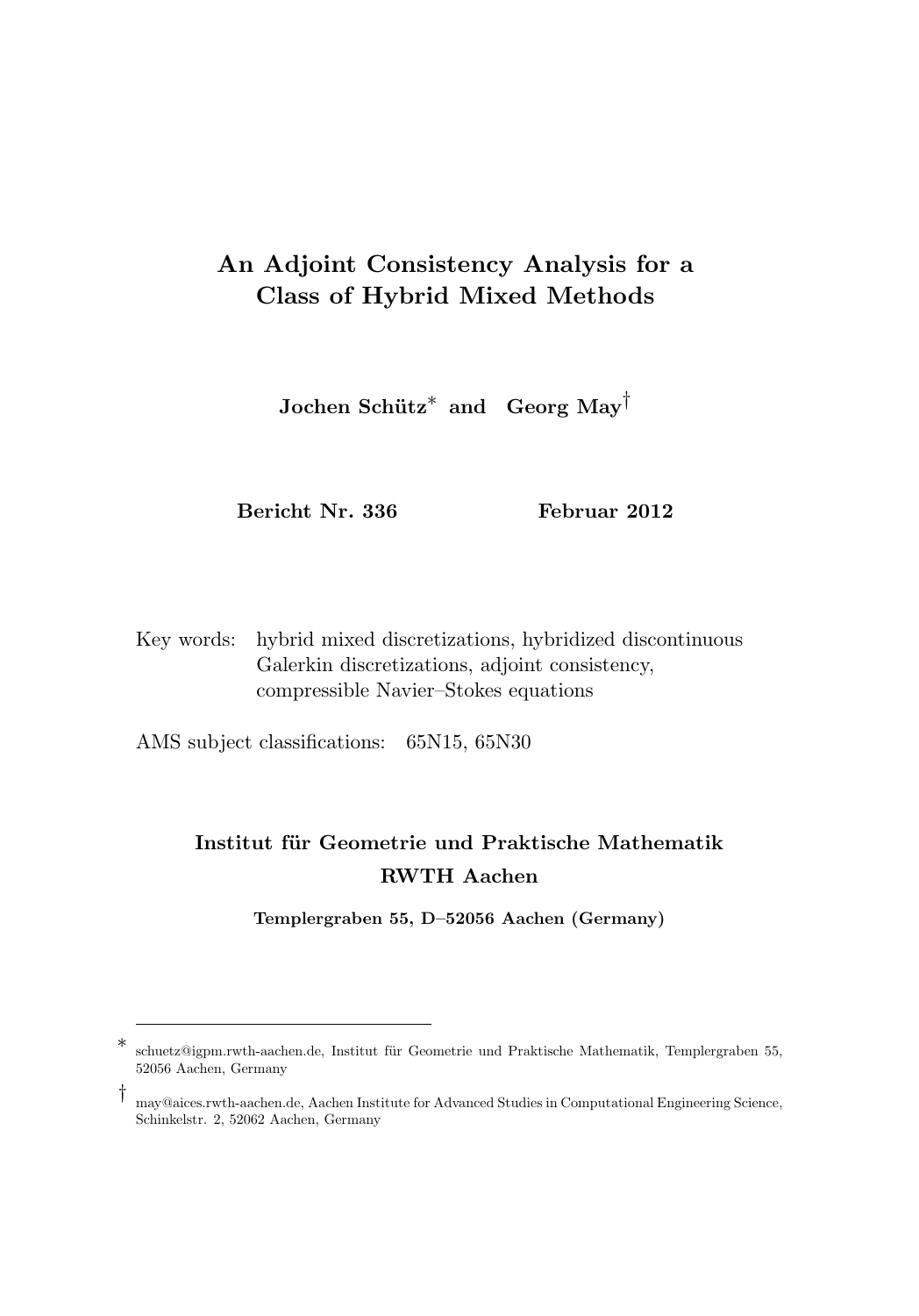### AN ADJOINT CONSISTENCY ANALYSIS FOR A CLASS OF HYBRID MIXED METHODS

#### JOCHEN SCHÜTZ<sup>\*</sup> AND GEORG MAY<sup>†</sup>

Abstract. Hybrid methods represent a classic discretization paradigm for elliptic equations. More recently, hybrid methods have been formulated for convection-diffusion problems, in particular compressible fluid flow. In [25], we have introduced a hybrid mixed method for the compressible Navier-Stokes equations as a combination of a hybridized DG scheme for the convective terms, and an  $H(div, \Omega)$ −method for the diffusive part. Since hybrid methods are based on Galerkin's principle, the adjoint of a given hybrid discretization may be used for PDE-constraint optimal control problems, or error estimation, provided that the discretization is adjoint consistent. In the present paper, we extend the adjoint consistency analysis, previously reported for many DG schemes to the more complex hybrid methods. We show that a class of Hybrid Mixed schemes, including the scheme by Nguyen et al. [19] and our recently proposed method [25], is adjoint consistent.

Key words. Hybrid Mixed discretizations, Hybridized Discontinuous Galerkin discretizations, Adjoint Consistency, compressible Navier-Stokes equations

#### AMS subject classifications. 65N15, 65N30

1. Introduction. Recent years have seen tremendous development of solution strategies for high-order consistent discretization of the compressible Navier-Stokes equations [2, 13, 21]. Many well-known discretization methods are based on the Discontinuous Galerkin (DG) paradigm [23, 10, 9, 8, 7, 11, 2, 3, 1]. Such schemes achieve high order of consistency very easily by locally adding degrees of freedom. One drawback of these methods is the high amount of storage that is often needed when implicit methods are used for the computation of an approximate solution. One approach to reduce the amount of unknowns is to not express the solution in a cellbased fashion, but rather on the edges of the elements. This leads to hybrid methods [5, 25, 6, 19].

In general terms, the Navier-Stokes equations are (systems of) convection-diffusion equations. These are written in mixed form as

$$
\sigma - f_v(w, \nabla w) = 0 \quad \forall x \in \Omega
$$
  

$$
\nabla \cdot (f(w) - \sigma) = 0 \quad \forall x \in \Omega.
$$

Based on the work by Egger and Schöberl [12], we have recently proposed a hybridmixed scheme for equations of this type [25]. The scheme was designed to have the following properties:

- In the viscous limit, i.e.  $f(w) \to 0$ , it should reduce to a standard dual mixed scheme, meaning that  $\sigma_h \in H(div, \Omega)$ .
- In the convective limit, i.e.  $f_v(w, \nabla w) \to 0$ , it should reduce to a standard DG scheme, meaning the approximate solution  $w<sub>h</sub>$  coincides with that obtained by a DG discretization.

As such, the scheme lies somewhere between a hybridized DG and a mixed method. However, in [26], we have shown similarities between our scheme and a previously developed hybridized DG [19] scheme. This is interesting from the point of view that

<sup>∗</sup>schuetz@igpm.rwth-aachen.de, Institut f¨ur Geometrie und Praktische Mathematik, Templergraben 55, 52056 Aachen, Germany

<sup>†</sup>may@aices.rwth-aachen.de, Aachen Institute for Advanced Studies in Computational Engineering Science, Schinkelstr. 2, 52062 Aachen, Germany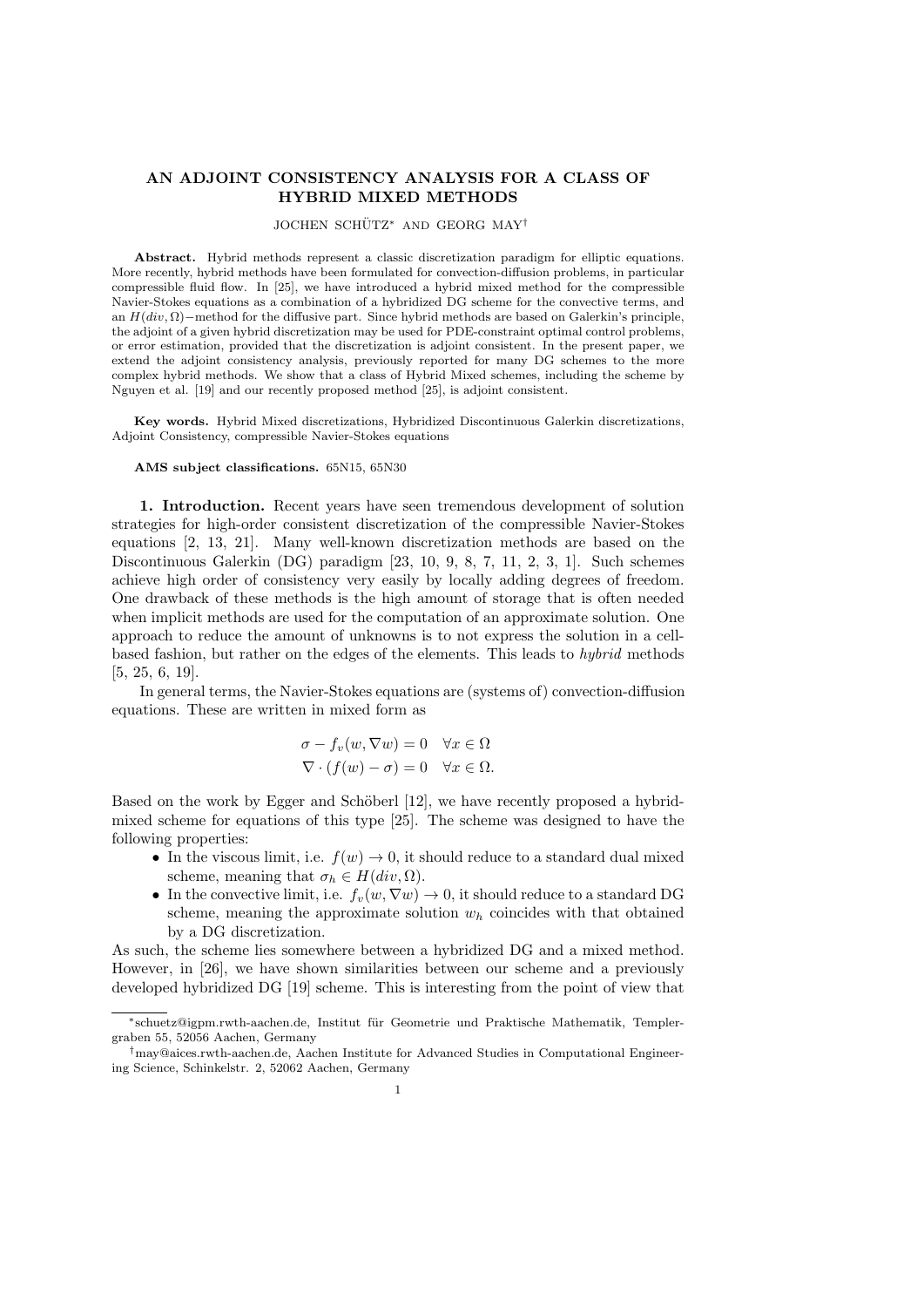we can identify a class of Hybrid Mixed methods, containing a subset of the hybrid methods defined in [6], for which the analysis to be presented applies.

From an engineering point of view, it is often not an approximation  $w<sub>h</sub>$  to the unknown solution  $w$  that is of interest per se, but one is rather interested in an approximation  $J(w_h)$  to  $J(w)$ , where  $J: X \to \mathbb{R}$  is a functional that acts on the solution to produce only one real number. The solution space  $X$  is usually a suitable Hilbert space. Typical examples of J in aerodynamic studies include lift and drag. In the context of adjoint error-control [4], one important task is to estimate the difference  $J(w) - J(w_h)$  in order to obtain an accurate approximation to  $J(w)$ . A first-order Taylor's expansion yields

$$
e_h := J(w) - J(w_h) = J'[w_h](w - w_h) + O(||w - w_h||^2). \tag{1.1}
$$

A reasonable approximation for  $e_h$  is thus given by the quantity  $J'(w_h)(w-w_h)$  (which is, however, due to the unavailability of  $w$  not directly computable). The action of the derivative on the quantity  $(w-w_h)$  can be approximated by an adjoint procedure. Similar procedures are also used in shape optimization to estimate variation of target functionals with respect to shape variation [16]. Roughly speaking, the principle is as follows: Assume that the original (primal) partial differential equation is given in the weak formulation as

$$
N(w, v) = 0 \quad \forall v \in X. \tag{1.2}
$$

We furthermore assume that there exists an adjoint solution  $z$  such that

$$
N'[w](dw, z) = J'[w](dw) \quad \forall dw \in X,
$$
\n(1.3)

where  $N'[w](dw, z)$  denotes the derivative of N with respect to the first argument in direction dw. Small solution disturbances dw fulfill

$$
J(w + dw) - J(w) + O(||dw||2) = J'[w](dw) = N'[w](dw, z).
$$

The essence of this is thus that the adjoint solution relates linearized changes in the functional to linearized changes in the residual. This is at the root of the analytical process we pursue in the following.

There are two obvious ways of solving the adjoint problem:

- Discretizing the adjoint equations independently with a method of choice. This is called continuous adjoint procedure.
- Building the adjoint of the discretization that was used to obtain the approximate solution  $w<sub>b</sub>$ . This is called *discrete adjoint procedure*.

The continuous adjoint approach can be, and in fact is, used in many applications [17]. It might even have advantages in some cases where either the adjoint equation has a certain structure that can be exploited [27] or the method is not based on Galerkin's principle [17]. However, given a Galerkin method, the discrete adjoint procedure offers the advantage that a significant amount of the data structure, which may already be available in a numerical code to solve the primal problem, can often be re-used in the computation of the adjoint solution  $z_h$ . However, it is not trivial that such a discrete adjoint approach is viable. Depending on the discretization of the primal problem, the adjoint equations produced in this manner may not be a consistent approximation of the correctly posed adjoint differential equations. One quality measure of the discretization of the primal problem is thus *adjoint consistency*, which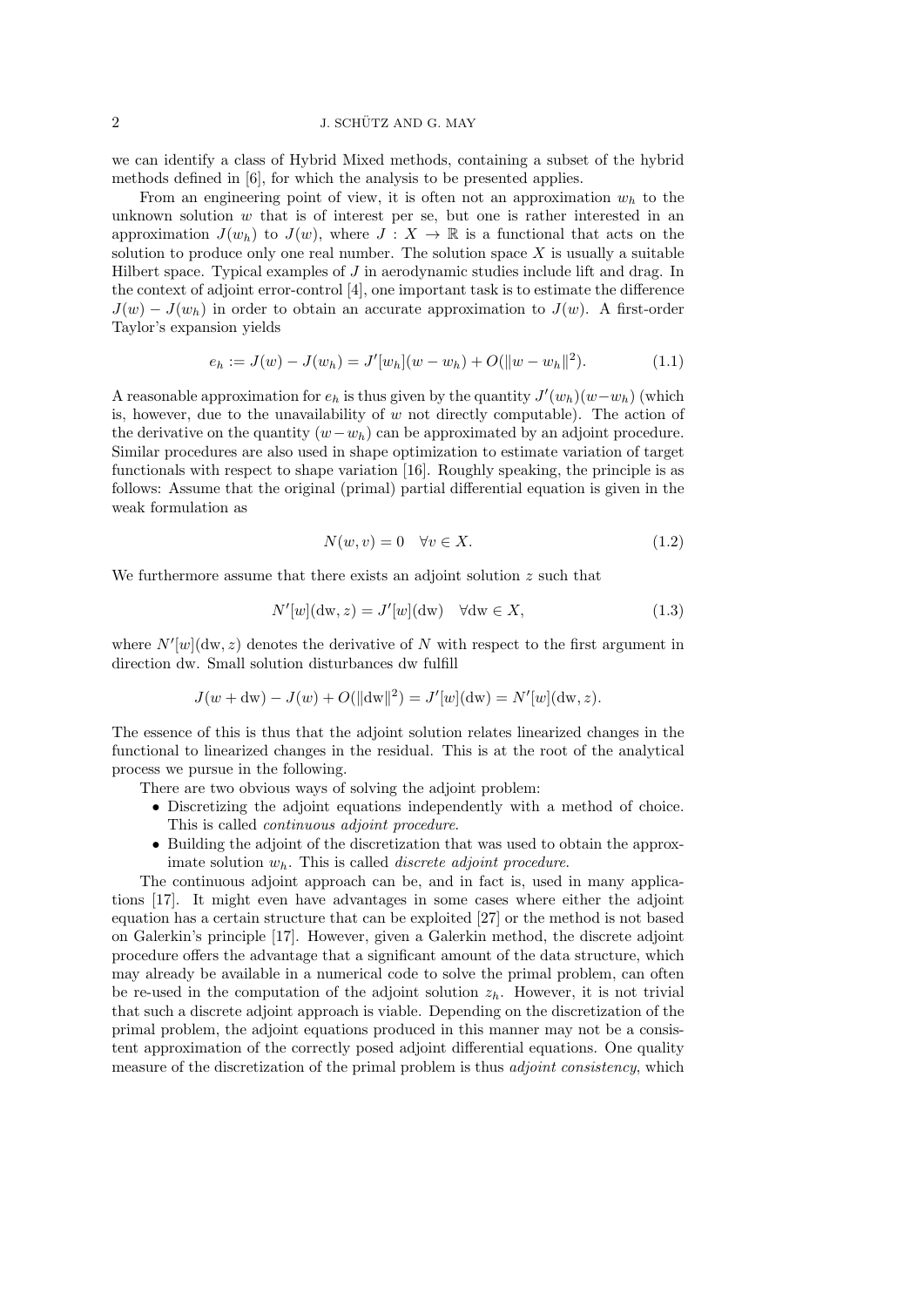means precisely the property that the discrete adjoint is automatically consistent with the adjoint PDE. In the context of DG schemes approximating compressible flow problems, adjoint consistency has been discussed for example by Lu [18], Hartmann [14], and Oliver and Darmofal [20]. Another very important aspect of adjoint consistency is that it allows, under certain conditions, superconvergence of target functionals, as well as optimal  $L^2$ -norm convergence. Hence this property is also useful if one is not interested in the adjoint solution. In this paper, we show adjoint consistency of a class of hybrid mixed methods, including our newly-developed hybrid mixed scheme [25], and the hybridized Discontinuous Galerkin scheme introduced by Nguyen et al. [19].

The paper is outlined as follows. In section 2, we introduce the governing equations, while section 3 treats the associated adjoint equations. In section 4, we briefly introduce a class of hybrid mixed methods and give the underlying Ansatz spaces. Section 5, which is the main part of this work, shows that the given class of hybrid mixed method is adjoint consistent. To make the ideas more transparent, these sections are each subdivided into two parts, treating first the simple, scalar convection-diffusion equation, and subsequently the more complex Navier-Stokes equations. Section 6 offers conclusions.

2. Underlying Equations. The analysis presented in this paper is done first on the conceptually and technically simple case of the scalar convection-diffusion equation, and is then extended to the compressible Navier-Stokes equations.

2.1. Convection-Diffusion Equation. As a simple, scalar example, we consider the (nonlinear) convection-diffusion equation given on a domain  $\Omega \subset \mathbb{R}^2$  with a smooth boundary  $\partial\Omega$ . In primal form, this equation can be written as

$$
\nabla \cdot f(w) - \varepsilon \Delta w = h \quad \forall x \in \Omega,
$$
  
\n
$$
w = g \quad \forall x \in \partial \Omega.
$$
 (2.1)

Many hybridized methods, including the recently proposed HDG methods [19], and the DG/mixed method presented in [25], start from the mixed form

$$
\sigma - \varepsilon \nabla w = 0 \quad \forall x \in \Omega, \n\nabla \cdot (f(w) - \sigma) = h \quad \forall x \in \Omega, \nw = g \quad \forall x \in \partial \Omega.
$$
\n(2.2)

We assume that the quantities  $f, g$  and h are smooth. The diffusion coefficient  $0 < \varepsilon \in \mathbb{R}$  is assumed to be constant. Otherwise, all quantities are, of course, functions of  $x \in \Omega$ . This simple equation will be used as a prototype for the more complicated compressible Navier-Stokes equations. To formulate approximation spaces for the method, we have to define the dimension d of the system under consideration. As the advection-diffusion equation is a scalar example, we have  $d = 1$ .

2.2. Navier-Stokes Equations. The compressible Navier-Stokes equations describe viscous, compressible flow in a domain  $\Omega \subset \mathbb{R}^2$ . We write these equations as

$$
\sigma - f_v(w, \nabla w) = 0 \quad \forall x \in \Omega, \n\nabla \cdot (f(w) - \sigma) = 0 \quad \forall x \in \Omega,
$$
\n(2.3)

subject to suitable boundary conditions to be explained later. The state variable w is given by the vector of conserved variables  $w = (\rho, \rho u, \rho v, E)$ . Here  $\rho$  is the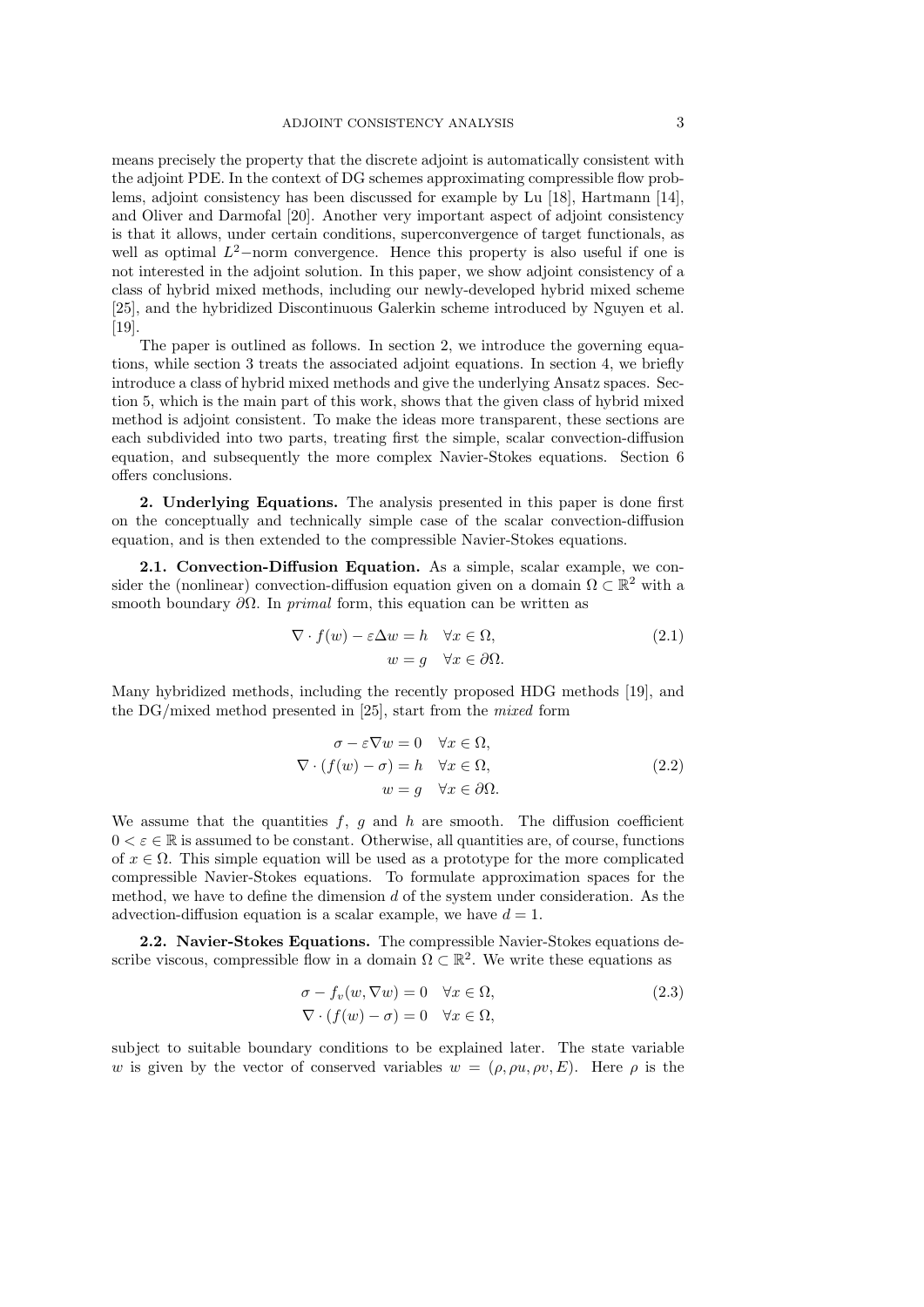density,  $(u, v)$  is the velocity vector, and E is the total specific energy. The functions  $f = (f_1, f_2)$  and  $f_v(w, \nabla w) = (f_{v,1}, f_{v,2})$  are the convective and diffusive fluxes, respectively, given as

$$
f_1 = (\rho u, p + \rho u^2, \rho u v, u(E + p))^T, \qquad f_2 = (\rho v, \rho u v, p + \rho v^2, v(E + p))^T,
$$
  
\n
$$
f_{v,1} = (0, \tau_{11}, \tau_{21}, \tau_{11} u + \tau_{12} v + kT_{x_1})^T, \quad f_{v,2} = (0, \tau_{12}, \tau_{22}, \tau_{21} u + \tau_{22} v + kT_{x_2})^T.
$$

The dimension of the system is thus  $d = 4$ . Boundary conditions imposed on the velocity vector  $(u, v)$  are the *no-slip* boundary conditions

$$
u = v = 0 \quad \forall x \in \partial \Omega,
$$

while conditions on the temperature  $T$  are either *adiabatic* boundary conditions,

$$
n \cdot \nabla T = 0 \quad \forall x \in \partial \Omega,
$$

or isothermal boundary conditions

$$
T - T_{wall} = 0 \quad \forall x \in \partial\Omega
$$

for a given value  $T_{wall} > 0$ . Using the ideal gas law, temperature T and pressure p can be related to the conserved variables as

$$
T = \frac{\mu \gamma}{k \cdot Pr} \left( \frac{E}{\rho} - \frac{1}{2} (u^2 + v^2) \right) = \frac{1}{(\gamma - 1)c_v} \frac{p}{\rho},
$$

where  $Pr = \frac{\mu c_p}{k}$  is the Prandtl number, which for air at moderate conditions is constant, with a value of  $Pr = 0.72$ . The thermal conductivity coefficient is denoted by k, while  $c_p$  and  $c_v$  are specific heats at constant pressure and constant volume, respectively. These are related via  $\gamma = \frac{c_p}{c}$  $\frac{c_p}{c_v}$ , where  $\gamma = 1.4$  is again a constant for air at moderate conditions. Given a Newtonian fluid and assuming that the Stokes hypothesis holds, the viscous stress tensor  $\tau$  can be written as

$$
\tau = \mu \left( \nabla \widehat{w} + (\nabla \widehat{w})^T - \frac{2}{3} (\nabla \cdot \widehat{w}) Id \right),
$$

where we have set  $\hat{w} := (u, v)^T$ . The dynamic viscosity  $\mu$  is taken, using Sutherland's law [28] law [28], as

$$
\mu=\frac{C_1T^{3/2}}{T+C_2}
$$

with  $C_1$  and  $C_2$  that can, for air at moderate temperatures, assumed to be constant. Let us note that the adiabatic boundary condition  $n \cdot \nabla T = 0$  can, in combination with the no-slip condition, be equivalently written as

$$
(\sigma \cdot n)_4 = (f_v(w, \nabla w) \cdot n)_4 = 0 \quad \forall x \in \partial \Omega.
$$
 (2.4)

The viscous fluxes  $f_v$  are linear functions of  $\nabla w$ , and hence allow a decoupling as

$$
f_{v,i}(w) = \sum_{j=1}^{2} B_{ij}(w) w_{x_j} =: B(w) \nabla w \tag{2.5}
$$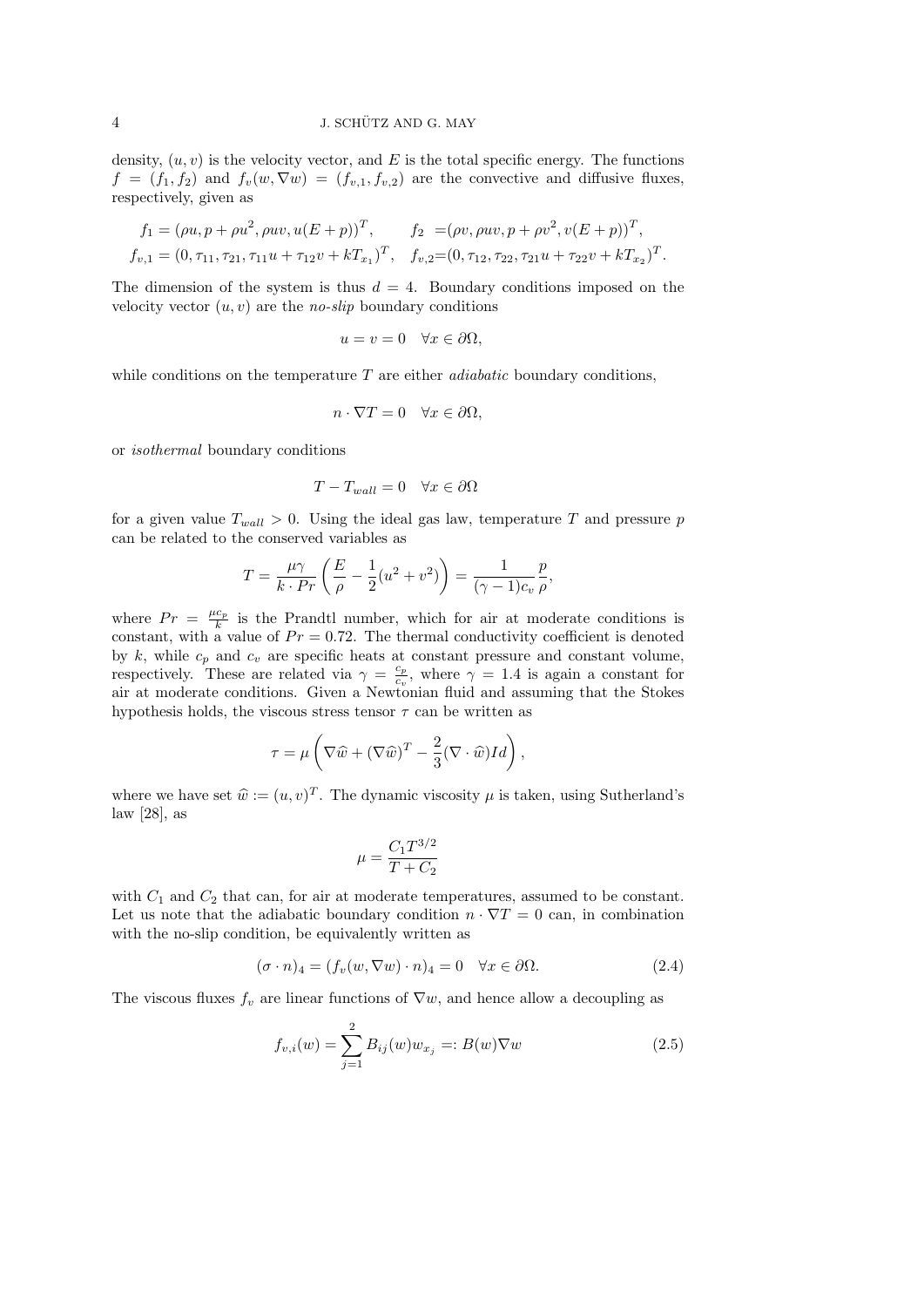with (nonlinear) matrices  $B_{ij}(w)$ .

The non-dimensionalized equations depend on the flow conditions only through the Mach number M, the (constant) Prandtl number  $Pr$ , the constant  $\gamma$ , and the Reynolds number Re. The latter is defined as

$$
Re:=\frac{UL\rho_0}{\mu_0},
$$

where  $U$  is a reference speed,  $L$  a reference length (for example the chord length of an airfoil),  $\rho_0$  is a reference density, and  $\mu_0$  a reference viscosity.

3. The Adjoint Equations. In this section, we derive the adjoint equations for both the convection-diffusion and the Navier-Stokes equations. This means essentially deriving a concrete expression for (1.3) for the weak formulation of both these equations. This will then be used as the correctly posed adjoint problem with which we require consistency when analyzing the discrete adjoint approach.

3.1. Adjoint Convection-Diffusion Equation. The adjoint equation is determined by testing the linearized convection-diffusion equation (2.1) with a smooth function  $z$ , which yields

$$
\int_{\Omega} \left( \nabla \cdot (f'(w) \mathrm{d}w) - \varepsilon \Delta \mathrm{d}w \right) \cdot z \, dx = \int_{\Omega} \mathrm{dw} \left( -f'(w)^T \nabla z - \varepsilon \Delta z \right) dx - \int_{\partial \Omega} z(\varepsilon \nabla \mathrm{d}w \cdot n) \, d\sigma,\tag{3.1}
$$

given that the directions of linearization, dw, are such that  $w+dw$  fulfills the boundary conditions, which in this simple case is equivalent to stating dw = 0 on  $\partial\Omega$ . This respects the boundary conditions, as

$$
w + dw = g \quad \forall x \in \partial \Omega.
$$
\n
$$
(3.2)
$$

In the nonlinear case, this is weakened to respecting the linearized boundary conditions.

Equating (3.1) with  $J'[w](dw)$ , as stated in (1.3), yields the adjoint convectiondiffusion equation. However, a target functional has to be compatible (see e.g.  $[14]$ ) to fit into the adjoint approach. This is stated in the following remark:

REMARK 3.1. Eq.  $(3.1)$  reveals that, for this type of equation, the only suitable functionals that allow for a well-posed adjoint equation, are given as

$$
J(w) = \int_{\Omega} \zeta w \, dx + \int_{\partial \Omega} \xi (\varepsilon \nabla w \cdot n) \, d\sigma,
$$

with  $\zeta \in L^2(\Omega)$ , and  $\xi \in L^2(\partial\Omega)$ .

We consider for simplicity such a compatible functional defined only on the boundary of Ω:

$$
J(w) = \int_{\partial \Omega} \xi(\varepsilon \nabla w \cdot n) d\sigma.
$$
 (3.3)

Note that, in the mixed formulation (2.2), the target functional can equally well be written as

$$
J(\sigma) = \int_{\partial\Omega} \xi(\sigma \cdot n) d\sigma.
$$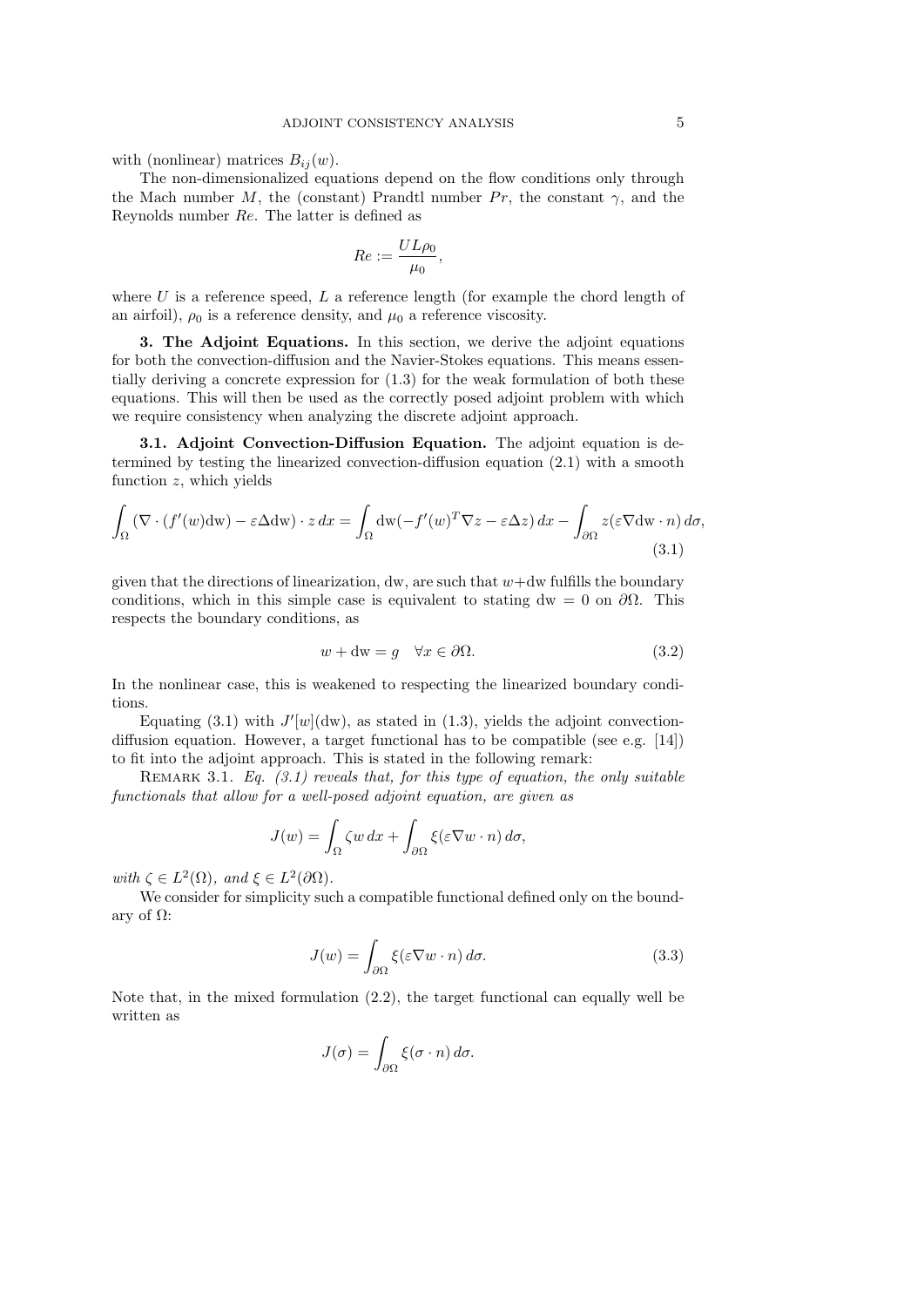The derivative of (3.3) can be written as

$$
J'[w](dw) = \int_{\partial\Omega} \xi(\varepsilon \nabla dw \cdot n) d\sigma.
$$
 (3.4)

As a result of the above analysis, we obtain the adjoint equations for z as

$$
-f'(w)^T \nabla z - \varepsilon \Delta z = 0, \quad \forall x \in \Omega
$$
  

$$
z = -\xi, \quad \forall x \in \partial \Omega.
$$
 (3.5)

3.2. Adjoint Navier-Stokes Equations. In this section, we give a short overview on the adjoint Navier-Stokes equations, only repeating those details that are necessary for the adjoint consistency analysis. For a more thorough investigation, we refer to the work of Hartmann  $[14]$ , Jameson  $[15]$  and Schütz  $[24]$ .

The functional of interest is defined on the wall-boundary  $\partial\Omega$  (which in our twodimensional examples is the boundary of an airfoil), and has the form

$$
J(w) = \int_{\partial \Omega} p(w)\beta \cdot n - (\tau \beta) \cdot n \, d\sigma. \tag{3.6}
$$

where  $\beta \in \mathbb{R}^2$  is a constant vector, while n denotes the normal into the surface of the airfoil. The remaining quantities are defined as in section 2.2. Note that upon suitably choosing  $\beta$ , (viscous) lift and drag are of this form. More precisely, upon choosing  $\beta$  as  $\beta_d$  for drag or  $\beta_l$  for lift, given by

$$
\beta_d = \frac{1}{C_{\infty}} (\cos(\alpha), \sin(\alpha))^T, \n\beta_l = \frac{1}{C_{\infty}} (-\sin(\alpha), \cos(\alpha))^T,
$$

respectively,  $J(w)$  is exactly the functional for computing drag and lift coefficient. As usual,  $\alpha$  denotes the angle of attack while  $C_{\infty}$  is a normalized reference value defined as

$$
C_\infty = \frac{1}{2} \left( \gamma p_\infty M_\infty^2 l \right).
$$

Here l is the chord length of the airfoil, while  $p_{\infty}$  and  $M_{\infty}$  are the values of pressure and Mach number at free-stream conditions, i.e., values in the far field.

The linearization of (3.6), i.e.,  $\frac{d}{dw}J(w)$  dw can be written as (recall that  $\tau \equiv$  $\tau(w,\nabla w)!$ 

$$
J'[w](dw) = \int_{\partial\Omega} \left(\frac{d}{dw}p(w)dw\right) \beta \cdot n \,d\sigma - \int_{\partial\Omega} \frac{d}{dw}(\tau \beta \cdot n)dw - \frac{d}{d\nabla w}(\tau \beta \cdot n)\nabla dw \,d\sigma. \tag{3.7}
$$

Note that this only involves the boundary, so the contribution to the dual equation in the interior of  $\Omega$  is zero.

We proceed with the linearized version of (the primal form of) (2.3), meaning that we consider the directional derivative of equations  $(2.3)$  at point w in direction dw, which results in the term

$$
\nabla \cdot \left( \frac{d}{dw} f(w) dw \right) - \nabla \cdot \left( \frac{d}{dw} f_v(w, \nabla w) dw \right) - \nabla \cdot \left( \frac{d}{d \nabla w} f_v(w, \nabla w) \nabla dw \right). \quad (3.8)
$$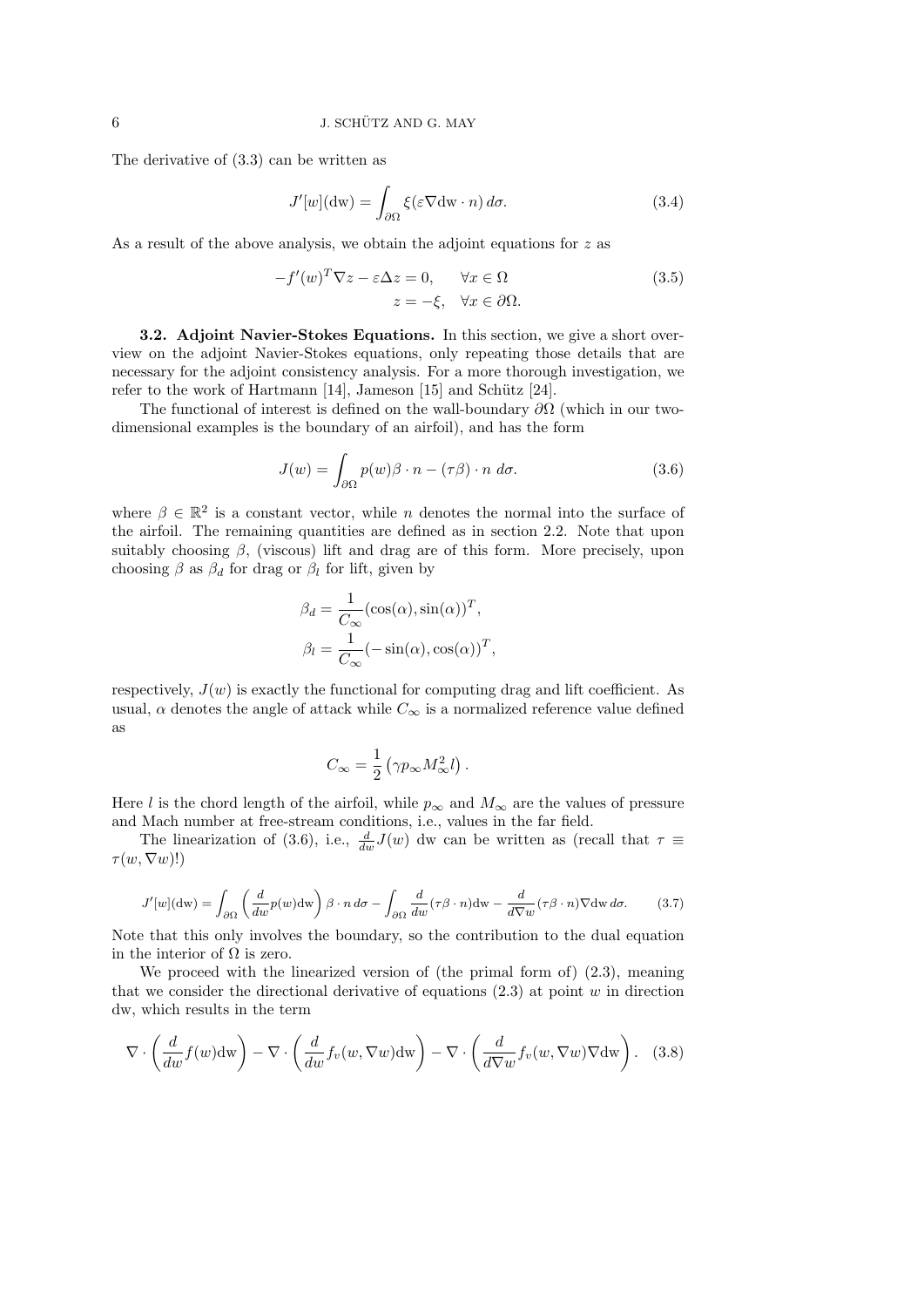Integrating  $(3.8)$  versus a smooth test-function z, and equating the result to  $(3.7)$ leads to

$$
J'[w](dw) = \int_{\Omega} z^T \left( \nabla \cdot \left( \frac{d}{dw} f(w) dw - \frac{d}{dw} f_v(w, \nabla w) dw - \frac{d}{d \nabla w} f_v(w, \nabla w) \nabla dw \right) \right) dx
$$
\n(3.9)

for all test functions dw not disturbing the boundary conditions. After integration by parts and careful treatment of the boundary terms one may show that (3.9) is in fact fulfilled, provided that z fulfills the adjoint Navier-Stokes equations,

$$
-\frac{d}{dw}f(w)^T \nabla z + \left(\frac{d}{dw}B(w)\nabla w\right)^T \nabla z - \nabla \cdot \left(B(w)^T \nabla z\right) = 0, \quad \forall x \in \Omega \tag{3.10}
$$

$$
U^*_\Gamma(z, \nabla z) = 0, \quad \forall x \in \partial\Omega, \tag{3.11}
$$

where  $U^{\ast}_{\Gamma}$  is defined for isothermal boundary conditions as

$$
U_{\Gamma}^*(z,\nabla z) = (z_2 - \beta_1, z_3 - \beta_2, z_4)
$$

and for adiabatic boundary conditions in the original problem as

$$
U_{\Gamma}^*(z,\nabla z)=(z_2-\beta_1,z_3-\beta_2,\nabla z_4\cdot n).
$$

While we have omitted the details in the derivation of the boundary conditions, we note the following remark, which leads to the boundary condition for the adjoint energy variable  $z_4$ , and is also important for the adjoint consistency analysis to be presented below.

REMARK 3.2. Consider the term

$$
\varphi \cdot (B(w)^T \nabla z) n = \varphi \cdot \left( \left( B_{11}^T z_{x_1} + B_{21}^T z_{x_2} \right) n_1 + \left( B_{12}^T z_{x_1} + B_{22}^T z_{x_2} \right) n_2 \right),
$$

where  $\varphi \in \mathbb{R}^4$  is such that  $\varphi_2 = \varphi_3 = 0$ . A standard computation yields

$$
\varphi \cdot (B(w)^T \nabla z) n = \frac{\mu}{\rho} \begin{pmatrix} -\frac{\gamma}{Pr} \frac{E}{\rho} \nabla z_4 \cdot n \\ \frac{4}{3} n_1 (z_2)_{x_1} - \frac{2n_1}{3} (z_3)_{x_2} + n_2 (z_2)_{x_2} + n_2 (z_3)_{x_1} \\ n_1 (z_2)_{x_2} + n_1 (z_3)_{x_1} - \frac{2n_2}{3} (z_2)_{x_1} + \frac{4n_2}{3} (z_3)_{x_2} \\ \frac{\gamma}{Pr} \nabla z_4 \cdot n \end{pmatrix} \cdot \varphi
$$
  
=  $\frac{\mu}{\rho} \frac{\gamma}{Pr} \nabla z_4 \cdot n \left( -\frac{E}{\rho} \varphi_1 + \varphi_4 \right) = \frac{\mu}{\rho^2} \frac{\gamma}{Pr} \nabla z_4 \cdot n \left( -E \varphi_1 + \rho \varphi_4 \right).$ 

For an adiabatic boundary, with  $\nabla z_4 \cdot n = 0$ ,  $\varphi \cdot (B(w)^T \nabla z)n = 0$ . For an isothermal boundary, provided that  $-E\varphi_1 + \rho\varphi_4 = 0$ , one also obtains  $\varphi \cdot (B(w)^T \nabla z)n = 0$ .

4. Formulation of the Hybrid Mixed Method. In this section, we introduce both the discretization spaces and a class of Hybrid Mixed methods. The analysis has been motivated by the method as defined in [25], however, it extends to a broader class of methods which will be introduced in this section. We formulate the methods for both the convection-diffusion equation and the Navier-Stokes equations.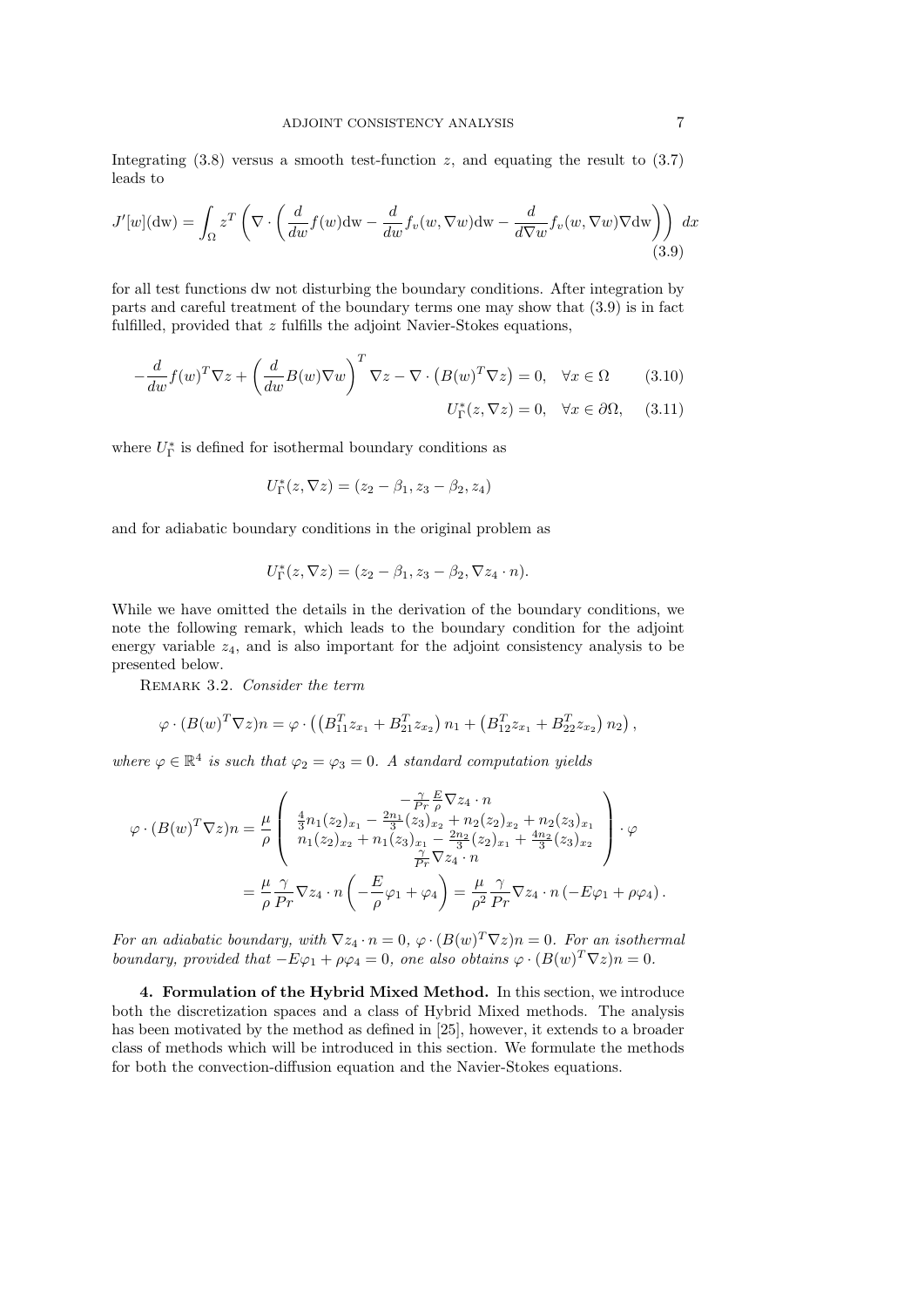**4.1. Preliminaries.** Let us assume that our domain  $\Omega$  is triangulated as  $\{\Omega_k\}_{k=1}^N$ , where

$$
\bigcup_{k=1}^N \overline{\Omega}_k = \Omega, \qquad \Omega_k \cap \Omega_{k'} = \emptyset \quad \forall k \neq k'.
$$

Based on these quantities, we define  $\Gamma$  as the set of both interior and boundary edges. Following standard nomenclature, we define an interior edge e as an intersection of two neighboring element boundaries  $\partial\Omega_k \cap \partial\Omega_{k'}$  having a positive 1-dimensional measure. A boundary edge e is defined as the intersection of an element boundary  $\partial\Omega_k$  with the physical boundary  $\partial \Omega$ . Let us furthermore define Γ<sub>0</sub> ⊂ Γ to be the set of all internal edges. Note that due to the definition of  $\Omega_k$ , we implicitly assume that the physical domain  $\Omega$  is such that the boundary edges align with the physical boundary  $\partial\Omega$ , more precisely:

$$
\Gamma \backslash \Gamma_0 = \partial \Omega.
$$

We need this (rather standard) assumption in our analysis. However, as we allow arbitrary  $\Omega_k$ , this is no restriction. Assuming that  $\Gamma = {\{\Gamma_k\}}_{k=1}^N$ , and the  $\Gamma_k$  are equipped with an orientation given by the direction of the corresponding normal vectors *n*, we define for a function *v*, and  $x \in \Gamma_k$ ,

$$
v(x)^{\pm} := \lim_{\tau \to 0^+} v(x \pm \tau n).
$$

Average and jump operators are defined in a standard way as

$$
\{v\} = \frac{v^+ + v^-}{2}, \quad [ [v] = v^- n - v^+ n.
$$

Similar definitions hold when considering a function on an element boundary  $\partial\Omega_k$ . Let us define the Ansatz spaces

$$
V_h := \{ \varphi \in L^2(\Omega) \mid \varphi_{|\Omega_k} \in V_{loc}(\Omega_k) \quad \forall k = 1, \dots N \}^d
$$
  
\n
$$
H_h := \{ \tau \in L^2(\Omega)^2 | \tau_{|\Omega_k} \in H_{loc}(\Omega_k) \quad \forall k = 1, \dots N \}^d
$$
  
\n
$$
M_h := \{ \mu \in L^2(\Gamma) \mid \mu_{|e} \in M_{loc}(e) \quad \forall e \in \Gamma \}^d
$$

where the local spaces differ for different methods. The spaces are needed as follows:

- The approximate solution  $w_h$  is a function in  $V_h$ .
- The approximate viscous flux  $\sigma_h$  is a function in  $H_h$ .
- The hybrid variable, which is an approximation of w on  $\Gamma$ , is a function in  $M_h$ .

Note that the definition of the spaces depends on the dimension of the system. We recall that  $d = 1$  for the scalar convection-diffusion equation and  $d = 4$  for the twodimensional compressible Navier-Stokes equations.

Let us comment on the choices of the local spaces. Hybridized DG methods as presented by Nguyen et al. [19] use the choice

$$
V_{loc}(\Omega_k) := \Pi^p(\Omega_k), \quad H_{loc}(\Omega_k) := \Pi^p(\Omega_k)^2, \qquad M_{loc}(e) := \Pi^p(e)
$$

while the method in [25] relies on the choice

$$
V_{loc}(\Omega_k) := \Pi^p(\Omega_k), \quad H_{loc}(\Omega_k) := \Pi^{p+1}(\Omega_k)^2, \quad M_{loc}(e) := \Pi^{p+1}(e).
$$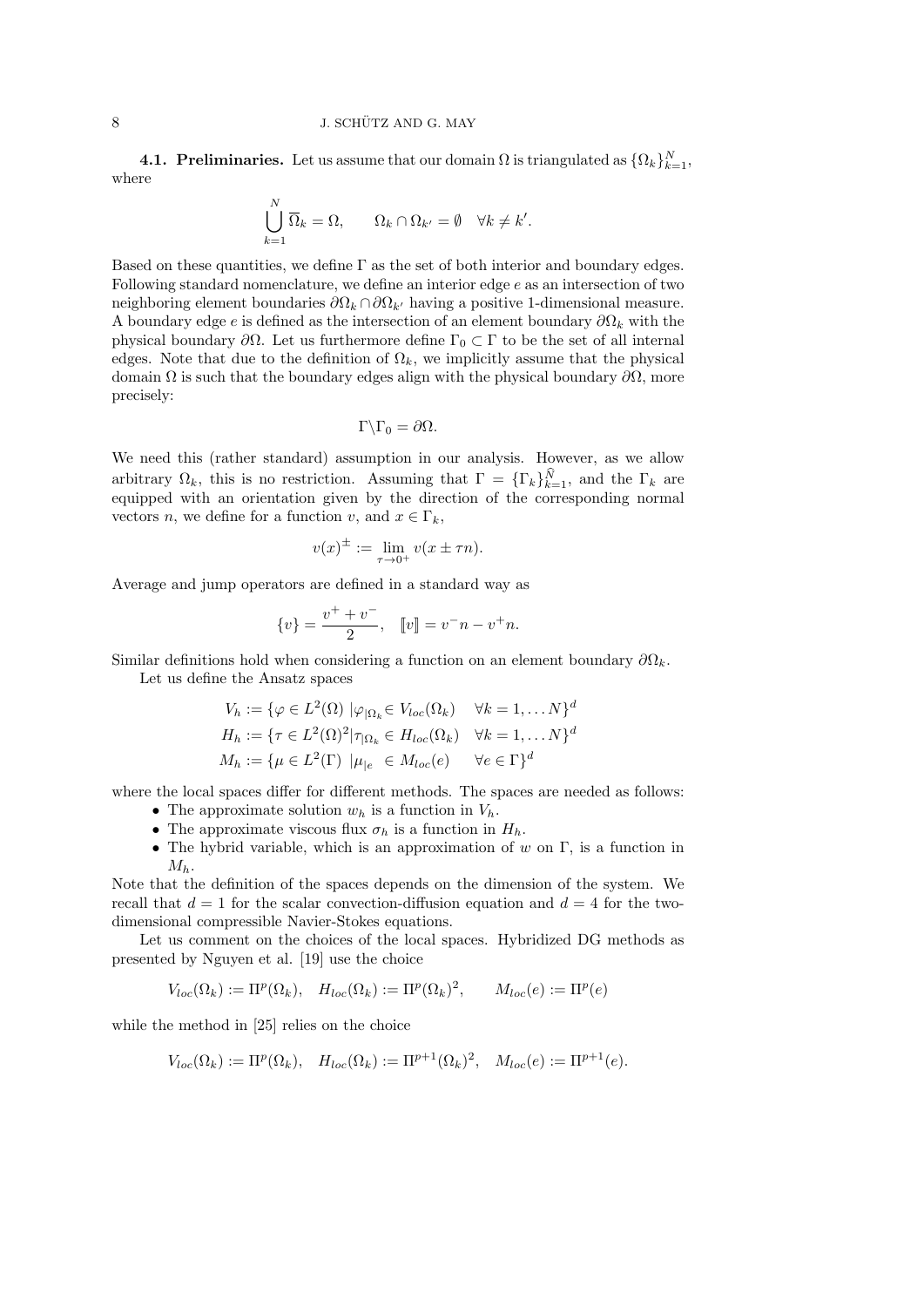$\Pi^p$  denotes the space of polynomials up to degree p. Yet another method is obtained if one chooses, as in [12],

$$
V_{loc}(\Omega_k) := \Pi^p(\Omega_k), \quad H_{loc}(\Omega_k) := RT_p(\Omega_k), \quad M_{loc}(e) := \Pi^p(e).
$$

where  $RT_p$  is the Raviart-Thomas space of order p [22].

4.2. Convection-Diffusion Equation. In [19, 25], Hybrid Mixed methods were proposed for the convection-diffusion equation. Both methods can be formulated as the task of finding  $(\sigma_h, w_h, \lambda_h) \in H_h \times V_h \times M_h$ , such that

$$
\sum_{k=1}^{N} \left( \int_{\Omega_{k}} \sigma_{h} \cdot \tau_{h} + \varepsilon w_{h} \nabla \cdot \tau_{h} dx - \varepsilon \int_{\partial \Omega_{k} \setminus \partial \Omega} \lambda_{h} \tau_{h}^{-} \cdot n d\sigma - \varepsilon \int_{\partial \Omega_{k} \cap \partial \Omega} g \tau_{h}^{-} \cdot n d\sigma \right)
$$
(4.1)  
+ 
$$
\sum_{k=1}^{N} \left( - \int_{\Omega_{k}} f(w_{h}) \cdot \nabla \varphi_{h} dx + \int_{\partial \Omega_{k} \setminus \partial \Omega} \varphi_{h}^{-} \left( f(\lambda_{h}) \cdot n - \alpha (\lambda_{h} - w_{h}^{-}) \right) d\sigma + \int_{\partial \Omega_{k} \cap \partial \Omega} \varphi_{h}^{-} \left( f(g) \cdot n - (\lambda_{h} - g) \right) d\sigma - \int_{\Omega_{k}} \nabla \cdot \sigma_{h} \varphi_{h} dx \right)
$$
  
+ 
$$
\int_{\Gamma_{0}} \mu_{h} \left( \sigma_{h}^{-} \cdot n - \sigma_{h}^{+} \cdot n + \alpha (2\lambda_{h} - w_{h}^{-} - w_{h}^{+}) \right) d\sigma + \int_{\Gamma \setminus \Gamma_{0}} \mu_{h} (\lambda_{h} - g) d\sigma = \int_{\Omega} h \varphi_{h} dx.
$$

holds for all  $(\tau_h, \varphi_h, \mu_h) \in H_h \times V_h \times M_h$ . Note that in the third row, the term  $-(\lambda_h - g)$  was not present in the original formulation in [25]. However, due to the fact that the last equation enforces  $\lambda_h = g$  weakly on the boundary, this term does not change the original method. It is, however, needed for the adjoint consistency analysis. The choice of the parameter  $\alpha$  depends on the method at hand. For the method as defined in [25], it denotes a Lax-Friedrichs-type coefficient, while for the method proposed in [19], it denotes the sum of a Lax-Friedrichs-type coefficient and an LDG-stabilization parameter stemming from the viscous discretization [1]. While we treat it as constant, we note in remark 5.5 that the analysis is not substantially changed if  $\alpha$  depends on, for example,  $\lambda_h$ . As a definition, note that one can write  $(4.1)$  as

$$
N(\sigma_h, w_h, \lambda_h; \tau_h, \varphi_h, \mu_h) = \int_{\Omega} h \varphi_h \, dx \quad \forall (\tau_h, \varphi_h, \mu_h) \in H_h \times V_h \times M_h. \tag{4.2}
$$

4.3. Navier-Stokes Equations. Similar to the previous subsection, we only state the definition of the method for the compressible Navier-Stokes equations (2.3). In [21], the authors have extended the scheme from [19] to the compressible Navier-Stokes equations. Contrary to the method by the present authors, the additional variable  $\sigma$  is defined as  $\sigma = \nabla w$ , instead of  $\sigma = f_v(w, \nabla w)$ , resulting thus in a different scheme. However, defining  $\sigma = f_v(w, \nabla w)$ , and using the hybridized DG spaces, results in a hybridized DG scheme for the Navier-Stokes equations, slightly different from [21] . Both methods can thus be written in the unifying expression, given as the task of finding  $(\sigma_h, w_h, \lambda_h) \in H_h \times V_h \times M_h$ , such that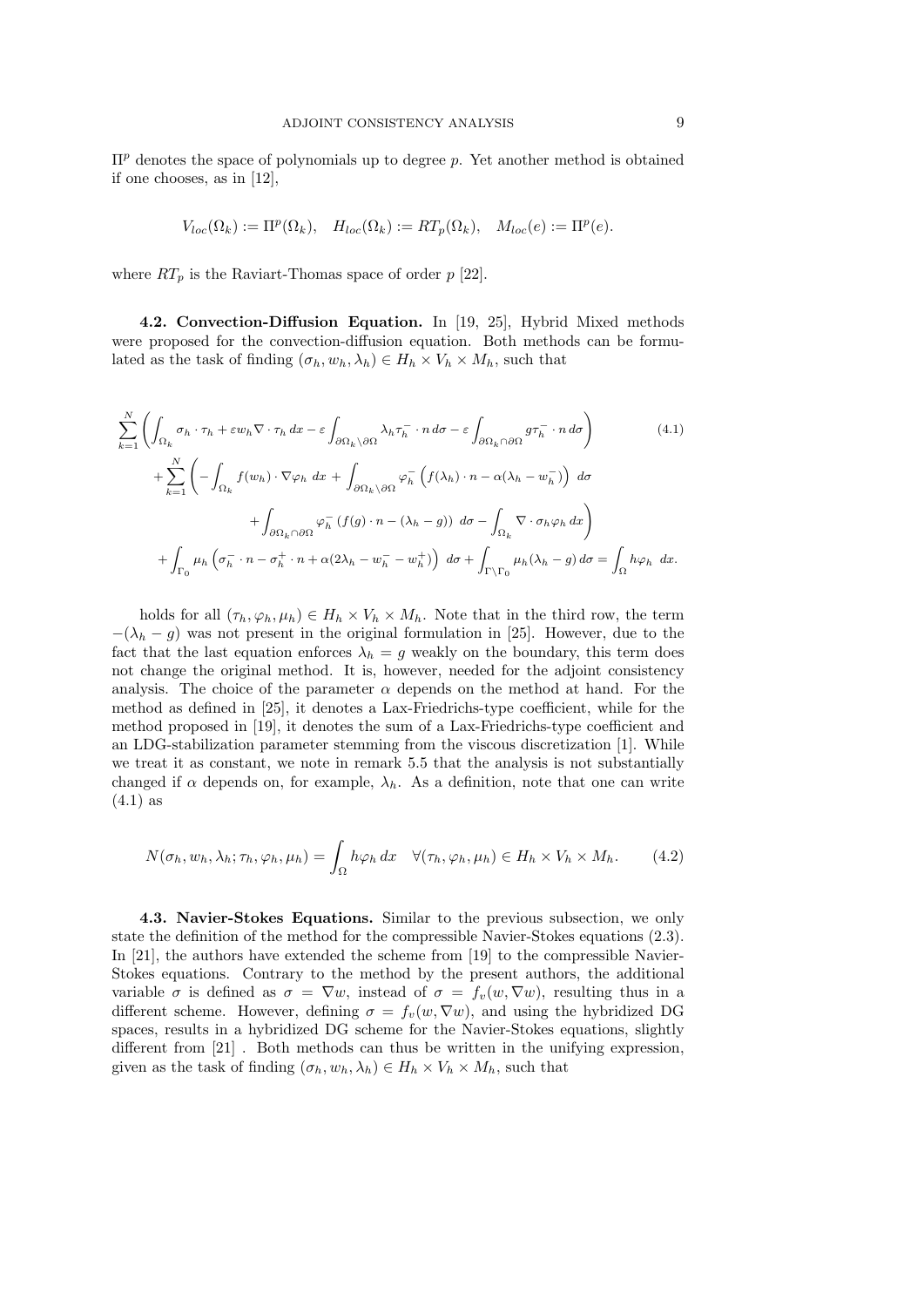$$
N(\sigma_h, w_h, \lambda_h) := \int_{\Omega} \sigma_h \cdot \tau_h \, dx + \int_{\Omega} w_h \nabla \cdot (B(w_h)^T \tau_h) \, dx - \int_{\Gamma_0} \lambda_h \cdot [B(w_h)^T \tau_h] \, d\sigma
$$

$$
- \int_{\Gamma \backslash \Gamma_0} w_{\partial \Omega}(\lambda_h) \cdot (B(w)^T \tau_h) \, d\sigma - \int_{\Omega} f(w_h) \nabla \varphi_h \, dx - \int_{\Omega} \nabla \cdot \sigma_h \varphi_h \, dx
$$

$$
+ \int_{\Gamma_0} (\varphi_h^- - \varphi_h^+) f(\lambda_h) \cdot n \, d\sigma - \int_{\Gamma_0} \varphi_h^- \left( \alpha(\lambda_h - w_h^-) \right) + \varphi_h^+ \left( \alpha(\lambda_h - w_h^+) \right) \, d\sigma
$$

$$
+ \int_{\Gamma \backslash \Gamma_0} \varphi_h^- \left( f(w_{\partial \Omega}(\lambda_h)) \cdot n - \alpha(\lambda_h - w_{\partial \Omega}(w_h^-)) \right) \, d\sigma
$$

$$
+ \int_{\Gamma_0} \mu_h \alpha(2\lambda_h - w_h^- - w_h^+) + \int_{\Gamma_0} \mu_h (\sigma_h^- \cdot n - \sigma_h^+ \cdot n) \, d\sigma
$$

$$
+ \int_{\Gamma \backslash \Gamma_0} \mu_h \alpha(\lambda_h - w_{\partial \Omega}(w_h^-)) \, d\sigma + \int_{\Gamma \backslash \Gamma_0} \mu_h (\sigma_h^- \cdot n - \sigma_{\partial \Omega}(\sigma_h^-) \cdot n) \, d\sigma = 0 \quad (4.3)
$$

holds for all  $(\tau_h, \varphi_h, \mu_h) \in H_h \times V_h \times M_h$ . The boundary operators  $w_{\partial\Omega} \equiv w_{\partial\Omega}(w_h^-)$ and  $\sigma_{\partial\Omega} \equiv \sigma_{\partial\Omega}(\sigma_h^-)$  are defined differently for adiabatic and isothermal boundary conditions. For adiabatic boundary conditions, one defines

$$
w_{\partial\Omega}(w_h) \equiv w_{\partial\Omega}((\rho_h, \rho_h u_h, \rho_h v_h, E_h)) = (\rho_h, 0, 0, E_h),
$$
  

$$
\sigma_{\partial\Omega}(\sigma_h) \cdot n = (0, \sigma_{h,2} \cdot n, \sigma_{h,3} \cdot n, 0),
$$

while for *isothermal* boundary conditions, one defines

$$
w_{\partial\Omega}(w_h) \equiv w_{\partial\Omega}((\rho_h, \rho_h u_h, \rho_h v_h, E_h)) = (\hat{\rho}, 0, 0, E),
$$
  

$$
\sigma_{\partial\Omega}(\sigma_h) \cdot n = (0, \sigma_{h,2} \cdot n, \sigma_{h,3} \cdot n, \sigma_{h,4} \cdot n),
$$

where  $\hat{\rho}$  and  $\hat{E}$  are such that  $T \equiv T(\hat{\rho}, \hat{E}) = T_{wall}$ , thereby incorporating the isothermal boundary conditions.

5. Adjoint Consistency Analysis. In this section, we show that the class of Hybrid Mixed methods as defined in section 4 is in fact adjoint consistent. Let us briefly introduce the concept of adjoint consistency. In a straightforward manner, as we have seen in the introduction, we formulate the discrete adjoint, as in the continuous case, just replacing the weak formulation by the discrete Galerkin formulation. This procedure yields the discrete adjoint equations as the task of finding  $(\tau_h^z, \varphi_h^z, \mu_h^z) \in H_h \times V_h \times M_h$  such that

$$
N'[\sigma_h, w_h, \lambda_h](\mathrm{d}\sigma, \mathrm{d}w, \mathrm{d}\lambda; \tau_h^z, \varphi_h^z, \mu_h^z) = J'[\sigma_h, w_h, \lambda_h](\mathrm{d}\sigma, \mathrm{d}w, \mathrm{d}\lambda)
$$
(5.1)

holds for all  $(d\sigma, dw, d\lambda) \in H_h \times V_h \times M_h$ . The tuple  $(\sigma_h, w_h, \lambda_h)$  represents the approximate solution computed in the primal problem, given by the approximation to the viscous flux, the unknown solution and the unknown solution on the edges of the triangulation. The tuple  $(\tau_h^z, \varphi_h^z, \mu_h^z)$  denotes approximations to quantities related to the adjoint solution  $z$ . Our analysis will show that they are, given  $(5.1)$  is well-posed, related to  $(-\nabla z, z, z_{\Gamma}).$ 

Adjoint Consistency is defined in a way similar to 'normal' consistency: Substituting the exact solutions into (5.1), meaning to substitute  $(\sigma_h, w_h, \lambda_h)$  by the corresponding exact quantities  $(\sigma, w, w_{|\Gamma})$  and substituting  $(\tau_h^z, \varphi_h^z, \mu_h^z)$  by  $(-\nabla z, z, z_{|\Gamma})$ , we must have

$$
N'[\sigma, w, w_{|\Gamma}](\mathrm{d}\sigma, \mathrm{d}w, \mathrm{d}\lambda; -\nabla z, z, z_{|\Gamma}) = J'[\sigma, w, w_{|\Gamma}](\mathrm{d}\sigma, \mathrm{d}w, \mathrm{d}\lambda), \tag{5.2}
$$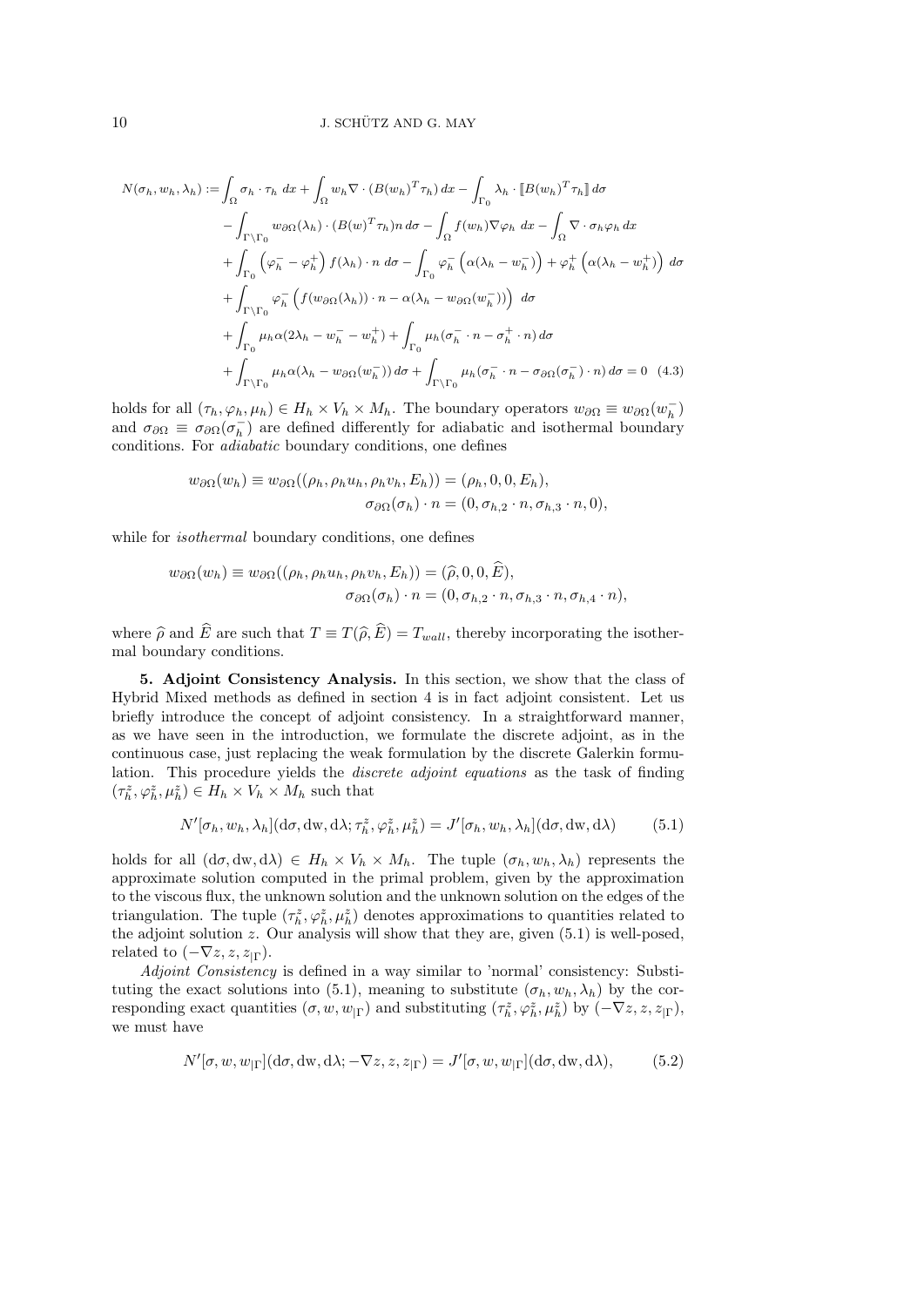again for all  $(d\sigma, dw, d\lambda) \in H_h \times V_h \times M_h$ .

REMARK 5.1. Computing not only w as in a standard DG scheme for example, but also derived quantities, makes it not so obvious which quantities are approximated by  $(\tau_h^z, \varphi_h^z, \mu_h^z)$ . This is why for the convection-diffusion case, we start with the expression

$$
N'[\sigma, w, w_{|\Gamma}](d\sigma, dw, d\lambda; \tau, \varphi, \mu) = J'[\sigma, w, w_{|\Gamma}](d\sigma, dw, d\lambda)
$$
 (5.3)

and derive conditions on the quantities  $(\tau, \varphi, \mu)$  such that (5.3) holds for all quantities  $(d\sigma, dw, d\lambda)$  in the space  $H_h \times V_h \times M_h$ . These of course turn out to be those as defined in (5.2).

The section is subdivided in the usual way, treating the conceptually simple convection-diffusion equation first, and then extending the analysis to the compressible Navier-Stokes equations.

**5.1. Convection-Diffusion Equation.** Given that  $\sigma := \varepsilon \nabla w$ , a consistent discretization of (3.3) is

$$
J_h(\sigma_h) := \int_{\partial\Omega} \xi(\sigma_h \cdot n) \, d\sigma,\tag{5.4}
$$

with the derivative

$$
J'_h(\mathrm{d}\sigma) = \int_{\partial\Omega} \xi(\mathrm{d}\sigma \cdot n) \, d\sigma. \tag{5.5}
$$

From now on, we refrain from writing out the arguments that are not associated to the direction of differentiation. Adjoint consistency means that we have to show that (5.3) holds for all  $(d\sigma, dw, d\lambda) \in H_h \times V_h \times M_h$  for a suitable choice of  $\tau$ ,  $\varphi$  and  $\mu$ , meaning that

$$
J'_{h}(\mathrm{d}\sigma) = N'(\mathrm{d}\sigma, \mathrm{d}\mathbf{w}, \mathrm{d}\lambda) \quad \forall (\mathrm{d}\sigma, \mathrm{d}\mathbf{w}, \mathrm{d}\lambda) \in H_{h} \times V_{h} \times M_{h},\tag{5.6}
$$

where  $\tau$ ,  $\varphi$  and  $\mu$  should in some way relate to the exact adjoint z as given implicitly by (3.5). We will derive conditions on these quantities in the course of the analysis. Let us begin with a very first assumption, which is present in all adjoint consistency analysis.

ASSUMPTION 5.2. We assume that  $w, \tau, \varphi$  and  $\mu$  are smooth.

To show (5.6), we note that it is proved as soon as

$$
N'(\mathrm{d}\sigma, \mathrm{d}w, \mathrm{d}\lambda) = N'(\mathrm{d}\sigma, 0, 0) + N'(0, \mathrm{d}w, 0) + N'(0, 0, \mathrm{d}\lambda) = J'_h(\mathrm{d}\sigma) + 0 + 0, \quad (5.7)
$$

holds, which clearly follows from the linearity of the derivative.

We start with the terms in (5.7) that belong to  $d\sigma$ , (which also includes the target functional  $J_h$ , which only depends on  $d\sigma$ ), yielding

$$
N'(\mathrm{d}\sigma, 0, 0) = \int_{\Omega} \mathrm{d}\sigma \cdot \tau \, dx - \int_{\Omega} \nabla \cdot \mathrm{d}\sigma \varphi \, dx + \int_{\Gamma_{0}} \mu[\![\mathrm{d}\sigma]\!] \, d\sigma
$$
  
= 
$$
\int_{\Omega} \mathrm{d}\sigma \cdot (\tau + \nabla \varphi) \, dx - \int_{\Gamma_{0}} [\![\mathrm{d}\sigma]\!] \varphi \, d\sigma - \int_{\Gamma \backslash \Gamma_{0}} (\mathrm{d}\sigma \cdot n) \varphi \, d\sigma + \int_{\Gamma_{0}} \mu[\![\mathrm{d}\sigma]\!] \, d\sigma
$$
  
= 
$$
\int_{\Omega} \mathrm{d}\sigma \cdot (\tau + \nabla \varphi) \, dx - \int_{\Gamma \backslash \Gamma_{0}} (\mathrm{d}\sigma \cdot n) \varphi \, d\sigma + \int_{\Gamma_{0}} (\mu - \varphi) [\![\mathrm{d}\sigma]\!] \, d\sigma
$$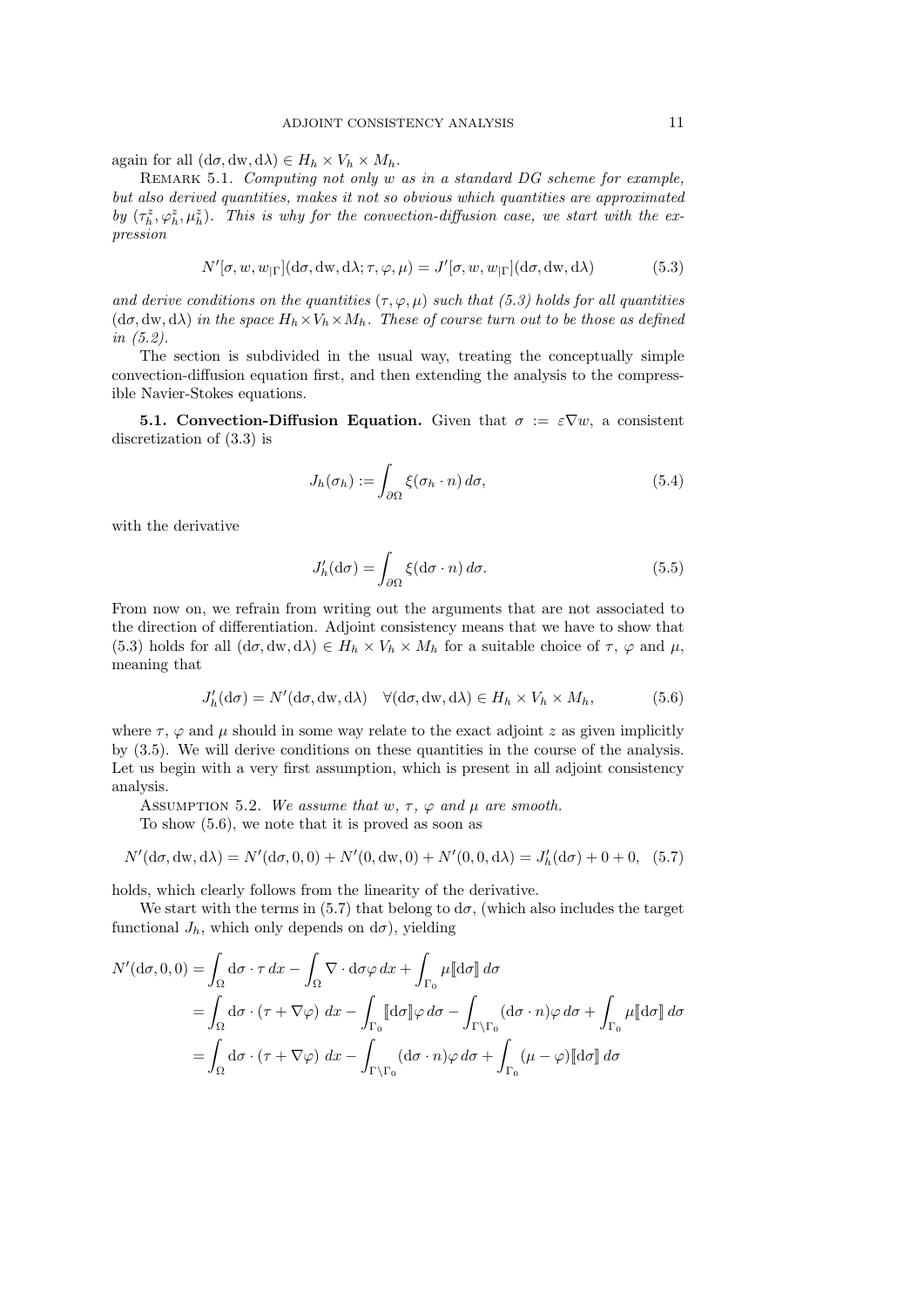ASSUMPTION 5.3. We assume that  $\tau = -\nabla \varphi$ ,  $\varphi_{\Gamma_0} = \mu$  and  $\varphi_{\partial \Omega} = z_{\partial \Omega}$  (= -ξ). Given that Assumption 5.3 holds, we have

$$
N'(\mathrm{d}\sigma, 0, 0) = J'_h(\mathrm{d}\sigma).
$$

Now it remains to show that all the other terms reduce to zero (again, under suitable conditions on  $\tau$ ,  $\varphi$  and  $\mu$ ). We continue with the terms depending on dw, exploiting the assumptions we have already made:

$$
N'(0, dw, 0) = \int_{\Omega} -\varepsilon dw \nabla \cdot \nabla \varphi - f'(w) dw \cdot \nabla \varphi dx + \sum_{k=1}^{N} \int_{\partial \Omega_k \setminus \partial \Omega} \alpha \varphi dw - d\sigma - \int_{\Gamma_0} \alpha \mu(dw^{-} + dw^{+}) d\sigma
$$
  
= 
$$
\int_{\Omega} dw \left( -\varepsilon \Delta \varphi - f'(w)^{T} \nabla \varphi \right) dx + \int_{\Gamma_0} \alpha (\varphi - \mu)(dw^{-} + dw^{+}) dx
$$
  
= 
$$
\int_{\Omega} dw \left( -\varepsilon \Delta \varphi - f'(w)^{T} \nabla \varphi \right) dx.
$$

ASSUMPTION 5.4. We assume that  $\varphi = z$ . (Due to Assumption 5.3, we have the *identities*  $\tau = -\nabla z$  *and*  $\mu = z_{\mid \Gamma}$ .)

Under Assumption 5.4, there holds

$$
N'(0, \mathrm{dw}, 0) = 0,
$$

which is due to the definition of the adjoint equation (3.5). The last part involves those terms containing  $d\lambda$ :

$$
N'(0,0,d\lambda) = \sum_{k=1}^{N} \left( \varepsilon \int_{\partial\Omega_k \setminus \partial\Omega} d\lambda \nabla z \cdot n + z \left( f'(w) \cdot n d\lambda - \alpha d\lambda \right) d\sigma - \int_{\partial\Omega_k \cap \partial\Omega} z d\lambda d\sigma \right) + \int_{\Gamma_0} 2z \alpha d\lambda d\sigma + \int_{\Gamma \setminus \Gamma_0} z d\lambda d\sigma = \int_{\Gamma_0} \varepsilon d\lambda [\nabla z \cdot n] + d\lambda [f'(w)^T z] - 2\alpha z d\lambda d\sigma - \int_{\Gamma \setminus \Gamma_0} z d\lambda d\sigma + \int_{\Gamma_0} 2z \alpha d\lambda d\sigma + \int_{\Gamma \setminus \Gamma_0} z d\lambda d\sigma = 0
$$

This, together with (5.7) proves that the method is adjoint consistent. We have thus proven that (5.6) holds with  $\tau, \varphi, \mu$  as defined by the assumptions. To summarize, we have proved that

$$
J'_{h}(\mathrm{d}\sigma) = N'(\mathrm{d}\sigma, \mathrm{dw}, \mathrm{d}\lambda) \quad \forall (\mathrm{d}\sigma, \mathrm{dw}, \mathrm{d}\lambda) \in H_{h} \times V_{h} \times M_{h}.
$$
 (5.8)

REMARK 5.5. Usually,  $\alpha$  is not a constant, but a nonlinear function of  $\lambda_h$ . (For the method defined in [25], it is a Lax-Friedrichs-type constant, and could therefore be defined as  $\alpha = \max\{|c|\}$ , where c is an eigenvalue of  $f'(\lambda_h) \cdot n$ .) Such a choice does not destroy the adjoint consistency property. This can be easily seen when considering those terms in (4.1) where  $\alpha$  appears, i.e. terms of the form  $\alpha(\lambda_h - w_h^-)$ . Upon differentiation, and using the product rule, one obtains  $\alpha'(\lambda_h - w_h^-) + \alpha(\lambda_h - w_h^-)'$ . The second term has been treated in our analysis, and the first term is zero, given one substitutes the exact solution for  $\lambda_h$  and  $w_h$ . The same observation holds true for the discretization of the Navier-Stokes equations.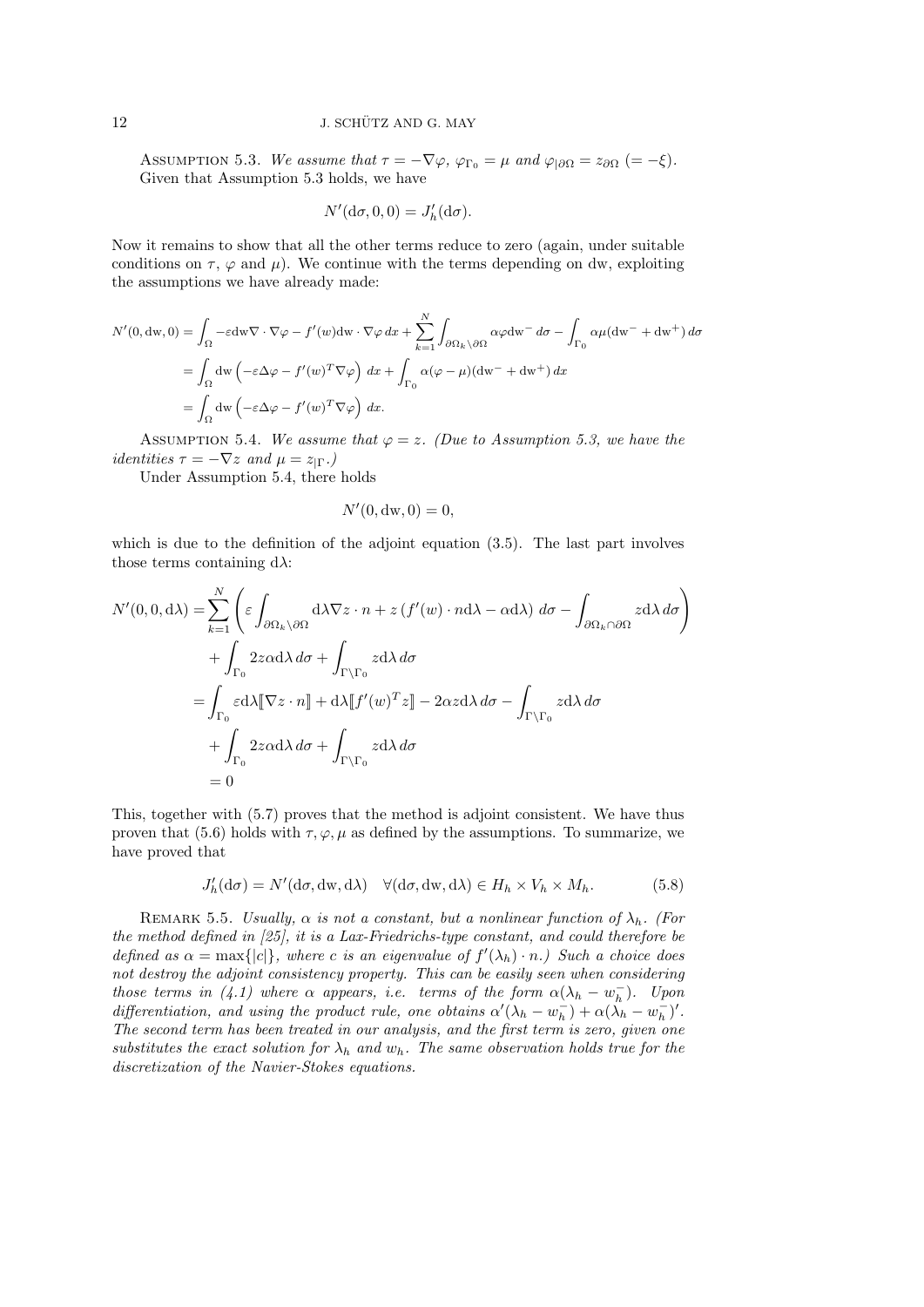5.2. Navier-Stokes Equations. A consistent modification of the target functional given in (3.6) is achieved by considering

$$
J(\lambda, \sigma) := \int_{\partial \Omega} p(w_{\partial \Omega}(\lambda)) \beta \cdot n - (\sigma_2 \cdot n, \sigma_3 \cdot n) \beta \, d\sigma. \tag{5.9}
$$

In order to show adjoint consistency, we have to show that the following expression holds:

$$
N'(\mathrm{d}\sigma, \mathrm{d}\mathrm{w}, \mathrm{d}\lambda) = J'(\mathrm{d}\lambda, \mathrm{d}\sigma) \tag{5.10}
$$

for all  $(d\sigma, dw, d\lambda) \in H_h \times V_h \times M_h$ . We make the same choice as before and substitute  $\sigma_h = f_v(w, \nabla w), w_h = w, \lambda_h = w, \tau = -\nabla z, \varphi_h = z$  and  $\mu_h = z$ . The procedure is similar to that used in the previous section, so let us begin with the expression

$$
N'(\mathrm{d}\sigma, 0, 0) = -\int_{\Omega} \mathrm{d}\sigma \nabla z \, dx - \int_{\Omega} \nabla \cdot \mathrm{d}\sigma \, z \, dx + \int_{\Gamma_0} z[\mathrm{d}\sigma] \, d\sigma
$$

$$
+ \int_{\Gamma \backslash \Gamma_0} z \mathrm{d}\sigma \cdot n - z \cdot \frac{d}{d\sigma} (0, \sigma_2 \cdot n, \sigma_3 \cdot n, (\sigma_{\partial \Omega})_4 \cdot n) \mathrm{d}\sigma \, d\sigma
$$

$$
= -\int_{\Gamma \backslash \Gamma_0} z \cdot \frac{d}{d\sigma} (0, \sigma_2 \cdot n, \sigma_3 \cdot n, (\sigma_{\partial \Omega})_4 \cdot n) \mathrm{d}\sigma \, d\sigma
$$

$$
= J'(0, \mathrm{d}\sigma)
$$

Note that the term  $z_4(\sigma_{\partial\Omega})_4 \cdot n$  is always zero, as either  $(\sigma_{\partial\Omega})_4 \cdot n = 0$  (adiabatic boundary) or  $z_4 = 0$  (isothermal boundary). The remaining steps follow from the boundary conditions imposed on z.

To simplify matters, we split  $N'(0, dw, 0) = N'_{\Omega}(0, dw, 0) + N'_{\Gamma}(0, dw, 0)$  into two parts, one consisting of all volume integrals, and one consisting of all face integrals. For the volume part, there holds

$$
N'_{\Omega}(0, dw, 0) = -\int_{\Omega} dw \nabla \cdot (B(w)^T \nabla z) dx - \int_{\Omega} w \nabla \cdot (\frac{d}{dw} B(w)^T dw \nabla z) dx - \int_{\Omega} f'(w) dw \nabla z dx
$$
  

$$
= \int_{\Omega} dw \left( (\frac{d}{dw} B(w) \nabla w)^T \nabla z - \nabla \cdot (B(w)^T \nabla z) - f'(w)^T \nabla z \right) dx
$$
  

$$
- \int_{\Gamma_0} w \left( \left( \frac{d}{dw} B(w)^T dw^T - \frac{d}{dw} B(w)^T dw^+ \right) \nabla zn \right) d\sigma - \int_{\Gamma \backslash \Gamma_0} w \left( \frac{d}{dw} B(w)^T dw \nabla zn \right) d\sigma
$$
  

$$
= - \int_{\Gamma_0} w \left( \left( \frac{d}{dw} B(w)^T dw^T - \frac{d}{dw} B(w)^T dw^+ \right) \nabla zn \right) d\sigma - \int_{\Gamma \backslash \Gamma_0} w \left( \frac{d}{dw} B(w)^T dw \nabla zn \right) d\sigma,
$$

while the face part can be written as

$$
N'_{\Gamma}(0, dw, 0) = \int_{\Gamma_0} w \left( \frac{d}{dw} B(w)^T dw^- - \frac{d}{dw} B(w)^T dw^+ \right) \nabla z_n d\sigma + \int_{\Gamma \backslash \Gamma_0} w \cdot \left( \frac{d}{dw} B(w)^T dw \nabla z \right) n d\sigma
$$
  
+ 
$$
\int_{\Gamma_0} z\alpha (dw^- + dw^+) d\sigma + \int_{\Gamma \backslash \Gamma_0} z\alpha w'_{\partial\Omega}(w) dw d\sigma
$$
  
- 
$$
\int_{\Gamma_0} z\alpha (dw^- + dw^+) d\sigma - \int_{\Gamma \backslash \Gamma_0} z\alpha w'_{\partial\Omega}(w) dw d\sigma
$$
  
= 
$$
\int_{\Gamma_0} w \left( \frac{d}{dw} B(w)^T dw^- - \frac{d}{dw} B(w)^T dw^+ \right) \nabla z_n d\sigma + \int_{\Gamma \backslash \Gamma_0} w \cdot \left( \frac{d}{dw} B(w)^T dw \nabla z \right) n d\sigma.
$$

Summarizing, one obtains

$$
N'(0, dw, 0) = N'_{\Omega}(0, dw, 0) + N'_{\Gamma}(0, dw, 0) = 0.
$$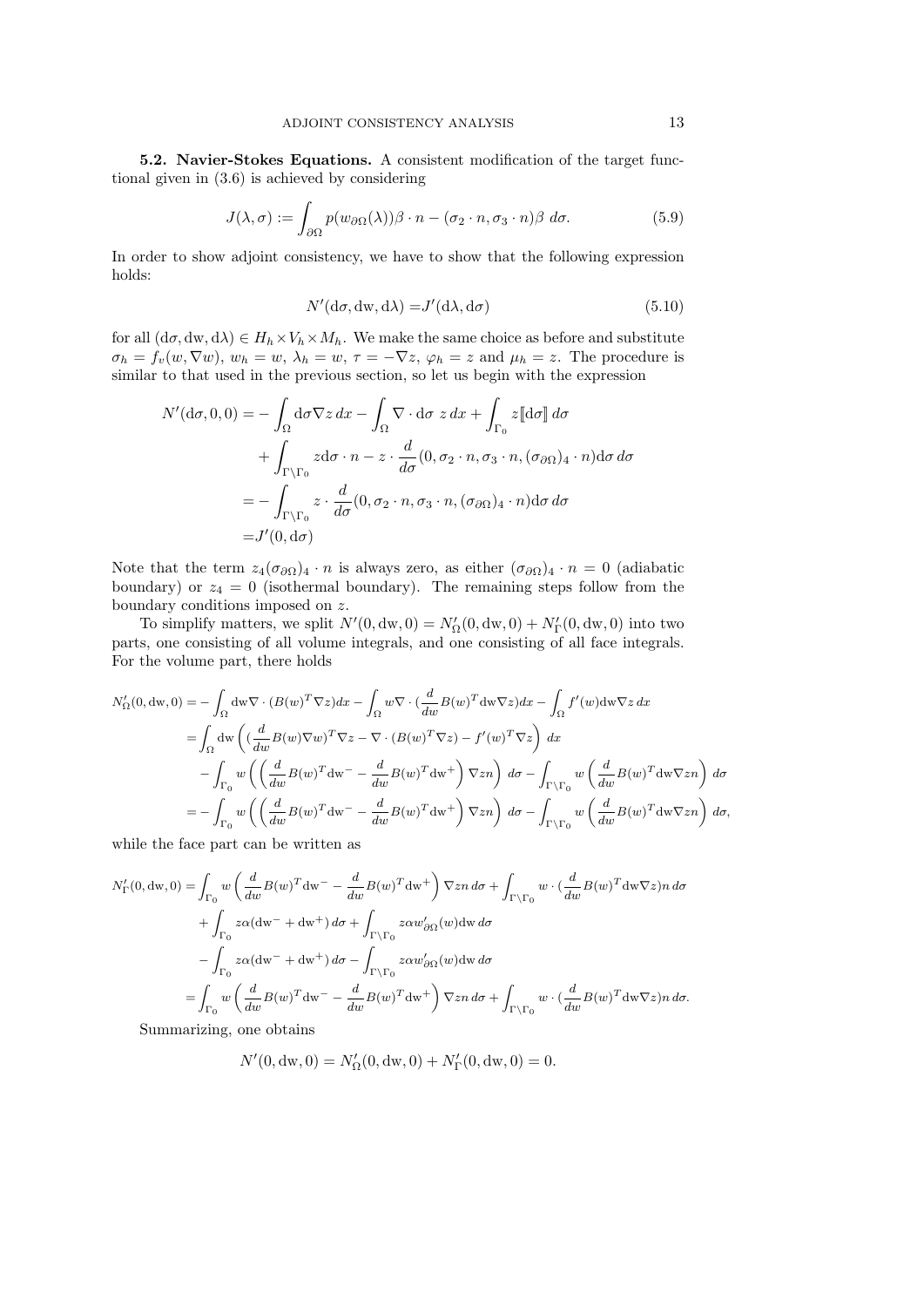The remaining term is  $N'(0, 0, d\lambda)$ . To simplify the notational workload, let us note that due to the (assumed) smoothness of the quantities z and w, both  $B(w^-)\nabla z^ B(w^+) \nabla z^+$  and  $z^- - z^+$  vanish. This leaves us with

$$
N'(0,0,\mathrm{d}\lambda) = \int_{\Gamma_0} -2\alpha \mathrm{d}\lambda z \, d\sigma + \int_{\Gamma_0} z \alpha 2 \mathrm{d}\lambda \, dx + \int_{\Gamma \backslash \Gamma_0} -\alpha \mathrm{d}\lambda z \, d\sigma + \int_{\Gamma \backslash \Gamma_0} z \alpha \mathrm{d}\lambda \, dx
$$

$$
+ \int_{\Gamma \backslash \Gamma_0} w'_{\partial\Omega}(w) \mathrm{d}\lambda \cdot (B(w)^T \nabla z) n \, d\sigma + \int_{\Gamma \backslash \Gamma_0} z \frac{d}{dw} f(w_{\partial\Omega}(w)) n \mathrm{d}\lambda \, d\sigma
$$

$$
= \int_{\Gamma \backslash \Gamma_0} z \frac{d}{dw} (0, p(w_{\partial\Omega}(w)) n_1, p(w_{\partial\Omega}(w)) n_2, 0) \mathrm{d}\lambda \, d\sigma
$$

$$
= J'_h(\mathrm{d}\lambda, 0)
$$

The last step requires some explanation:

- The quantity  $f(w_{\partial\Omega}(w))$  is, for all w, equal to the expression  $(0, pn_1, pn_2, 0)$ , which is due to the fact that  $w_{\partial\Omega}(w)_2 = w_{\partial\Omega}(w)_3 = 0$ . Evaluating boundary fluxes in this manner is a modification that has already been done by Lu [18] and Hartmann [14]. (The quantity  $p$  is of course evaluated with the discrete quantities  $w_{\partial\Omega}(w)$ .)
- Adiabatic boundary: Due to remark 3.2, the quantity  $\varphi \cdot (B(w)^T \nabla z)n$  is zero given that  $\varphi_2 = \varphi_3 = 0$ . It is easily seen that setting  $\varphi = w'_{\partial\Omega}(w) d\lambda$  fulfills this claim.
- Isothermal boundary: The quantity  $\varphi = w'_{\partial \Omega}(w) d\lambda$  still fulfills  $\varphi_2 = \varphi_3 = 0$ . Furthermore, due to the fact that  $T(w_{\partial\Omega}(w)) = T_{wall}$  as claimed in sec. 4.3, one easily computes

$$
0 = \frac{d}{dw} T(w_{\partial\Omega}(w)) d\lambda = T'(w_{\partial\Omega}(w)) w'_{\partial\Omega}(w) d\lambda = T'(w_{\partial\Omega}(w)) \varphi
$$
  
=  $T'(w) \varphi = \frac{1}{c_v} (-\frac{E}{\rho^2}, 0, 0, \frac{1}{\rho}) \varphi$   

$$
\Leftrightarrow 0 = -E\varphi_1 + \varphi_4.
$$

As stated in remark 3.2, for isothermal walls this is precisely the condition for  $\varphi \cdot (B(w)^T \nabla z) n = 0.$ 

In summary, we have thus shown that

$$
N'(\mathrm{d}\sigma, \mathrm{d}\mathrm{w}, \mathrm{d}\lambda) = J'_h(\mathrm{d}\lambda, \mathrm{d}\sigma) \quad \forall (\mathrm{d}\sigma, \mathrm{d}\mathrm{w}, \mathrm{d}\lambda) \in H_h \times V_h \times M_h,
$$

which is clearly the adjoint consistency property.

6. Conclusions. We have presented an adjoint consistency analysis for a class of Hybrid Mixed methods, including the Hybridized Discontinuous Galerkin method [19] and the method developed in [25]. In contrast to [14], we do not need to include additional terms in the functional to make the method adjoint consistent.

Adjoint methods are standard tools in the context of Discontinuous Galerkin methods. Future work includes showing that adjoint methods in the context of Hybrid Mixed methods work equally well in practice.

Acknowledgments. Financial support from the Deutsche Forschungsgemeinschaft (German Research Association) through grant GSC 111, and by the Air Force Office of Scientific Research, Air Force Materiel Command, USAF, under grant number FA8655-08-1-3060, is gratefully acknowledged.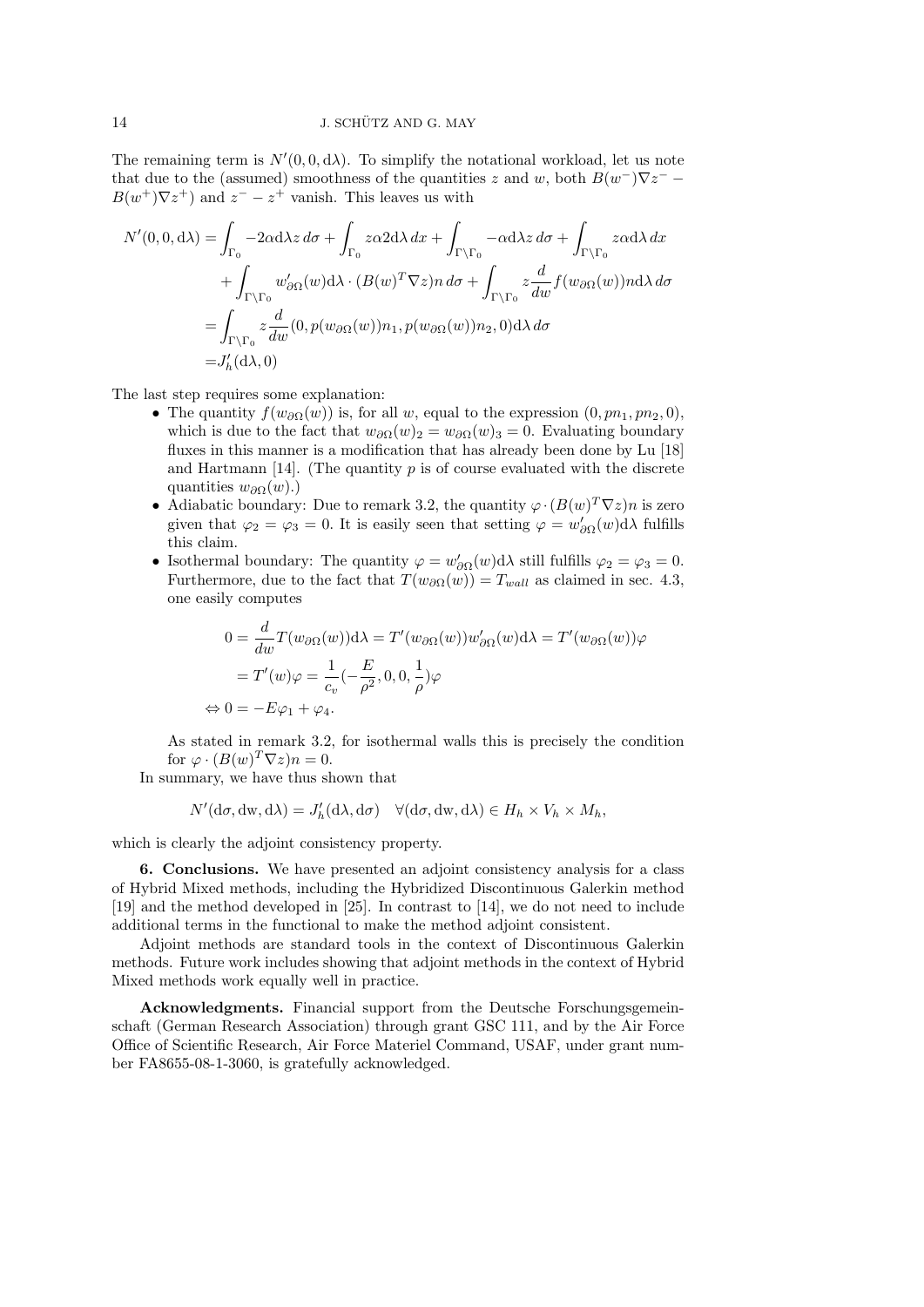#### REFERENCES

- [1] D. N. Arnold, F. Brezzi, B. Cockburn, and L. D. Marini. Unified analysis of Discontinuous Galerkin methods for elliptic problems. SIAM J. Numer. Anal., 39:1749–1779, 2002.
- [2] F. Bassi and S. Rebay. A high-order accurate discontinuous Finite-Element method for the numerical solution of the compressible Navier-Stokes equations. Journal of Computational Physics, 131:267–279, 1997.
- [3] C. Baumann and J. Oden. An adaptive-order Discontinuous Galerkin method for the solution of the Euler equations of gas dynamics. International Journal for Numerical Methods in Engineering, 47:61–73, 2000.
- [4] R. Becker and R. Rannacher. An optimal control approach to a posteriori error estimation in finite element methods. Acta Numerica, 10:1–102, 2001.
- [5] F. Brezzi, J. Douglas, and L. D. Marini. Two families of mixed Finite Elements for second order elliptic problems. Numerische Mathematik, 47:217–235, 1985.
- [6] B. Cockburn, J. Gopalakrishnan, and R. Lazarov. Unified hybridization of Discontinuous Galerkin, mixed, and continuous Galerkin methods for second order elliptic problems. SIAM J. Numer. Anal., 47:1319–1365, 2009.
- [7] B. Cockburn, S. Hou, and C.-W. Shu. The Runge–Kutta local projection Discontinuous Galerkin finite element method for Conservation Laws IV: The multidimensional case. Mathematics of Computation, 54:545–581, 1990.
- [8] B. Cockburn and S. Y. Lin. TVB Runge-Kutta local projection Discontinuous Galerkin finite element method for Conservation Laws III: One dimensional systems. Journal of Computational Physics, 84:90–113, 1989.
- [9] B. Cockburn and C.-W. Shu. TVB Runge-Kutta local projection Discontinuous Galerkin finite element method for Conservation Laws II: General framework. Mathematics of Computation, 52:411–435, 1988.
- [10] B. Cockburn and C.-W. Shu. The Runge-Kutta local projection  $p^1$ -Discontinuous Galerkin Finite Element Method for Scalar Conservation Laws.  $RAIRO$  -  $Modi$ isation mathématique  $et\ analogue, 25:337-361, 1991.$
- [11] B. Cockburn and C.-W. Shu. The Runge-Kutta Discontinuous Galerkin Method for Conservation Laws V: Multidimensional Systems. Mathematics of Computation, 141:199–224, 1998.
- [12] H. Egger and J. Schöberl. A hybrid mixed Discontinuous Galerkin Finite Element method for convection-diffusion problems. IMA Journal of Numerical Analysis, 30:1206–1234, 2010.
- [13] R. Hartmann. Adaptive Discontinuous Galerkin methods with shock-capturing for the compressible Navier-Stokes equations. International Journal for Numerical Methods in Fluids, 51:1131–1156, 2006.
- [14] R. Hartmann. Adjoint consistency analysis of Discontinuous Galerkin discretizations. SIAM J. Numer. Anal., 45:2671–2696, 2007.
- [15] A. Jameson. Aerodynamic design via control theory. Journal of Scientific Computing, 3:233– 260, 1988.
- [16] A. Jameson. Optimum aerodynamic design using control theory. In M. Hafez and K. Oshima, editors, Computational Fluid Dynamics Review, pages 495–528. Wiley, 1995.
- [17] L. Y. Li, Y. Allaneau, and A. Jameson. Continuous adjoint approach for adaptive mesh refinement. AIAA Paper 11-3982, 2011.
- [18] J. Lu. An a posteriori error control framework for adaptive precision optimization using Discontinuous Galerkin Finite Element method. PhD thesis, Massachusetts Institute of Technology, 2005.
- [19] N. C. Nguyen, J. Peraire, and B. Cockburn. An implicit high-order hybridizable Discontinuous Galerkin method for nonlinear convection-diffusion equations. Journal of Computational Physics, 228:8841–8855, 2009.
- [20] T. A. Oliver and D. L. Darmofal. Analysis of dual consistency for Discontinuous Galerkin discretizations of source terms. SIAM J. Numer. Anal., 47:3507–3525, 2008.
- [21] J. Peraire, N.C.Nguyen, and B. Cockburn. A hybridizable Discontinuous Galerkin method for the compressible Euler and Navier-Stokes equations. AIAA Paper 2010-363, 2010.
- [22] P. A. Raviart and J. M. Thomas. A mixed Finite Element method for 2nd order elliptic problems. In A. Dold and B. Eckmann, editors, Mathematical Aspects of Finite Element Methods, volume 606 of Lecture Notes in Mathematics, pages 292–315. Springer-Verlag, 1977.
- [23] W. Reed and T. Hill. Triangular mesh methods for the neutron transport equation. Los Alamos Report LA-UR-73-479, 1973.
- [24] J. Schütz. A Hybrid Mixed Finite Element Scheme for the Compressible Navier-Stokes Equa-